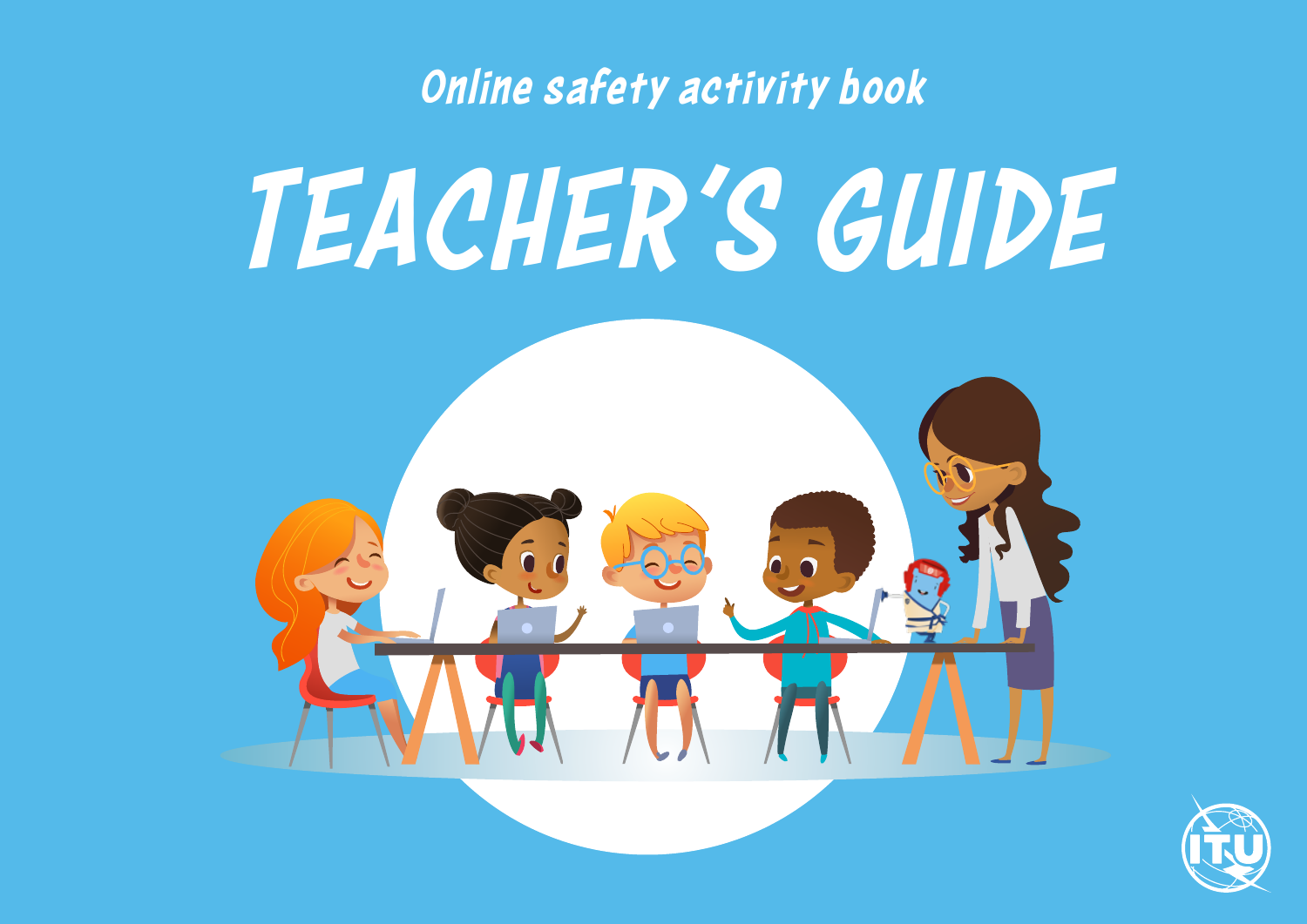## **OVERVIEW**

Thank you for using these online safety classroom exercises!

This manual contains the instructions and resources for completing these online safety exercises in a classroom setting with 9-12 year olds. The aim of the activities is to inspire students and teachers to have conversations about online safety issues and how to handle them.

You should feel free to adapt these activities to meet the needs of the children you are working with.

If you wish, we invite you to provide feedback on the exercises via the teacher's feedback form at the end of the manual.

We hope you enjoy using these materials!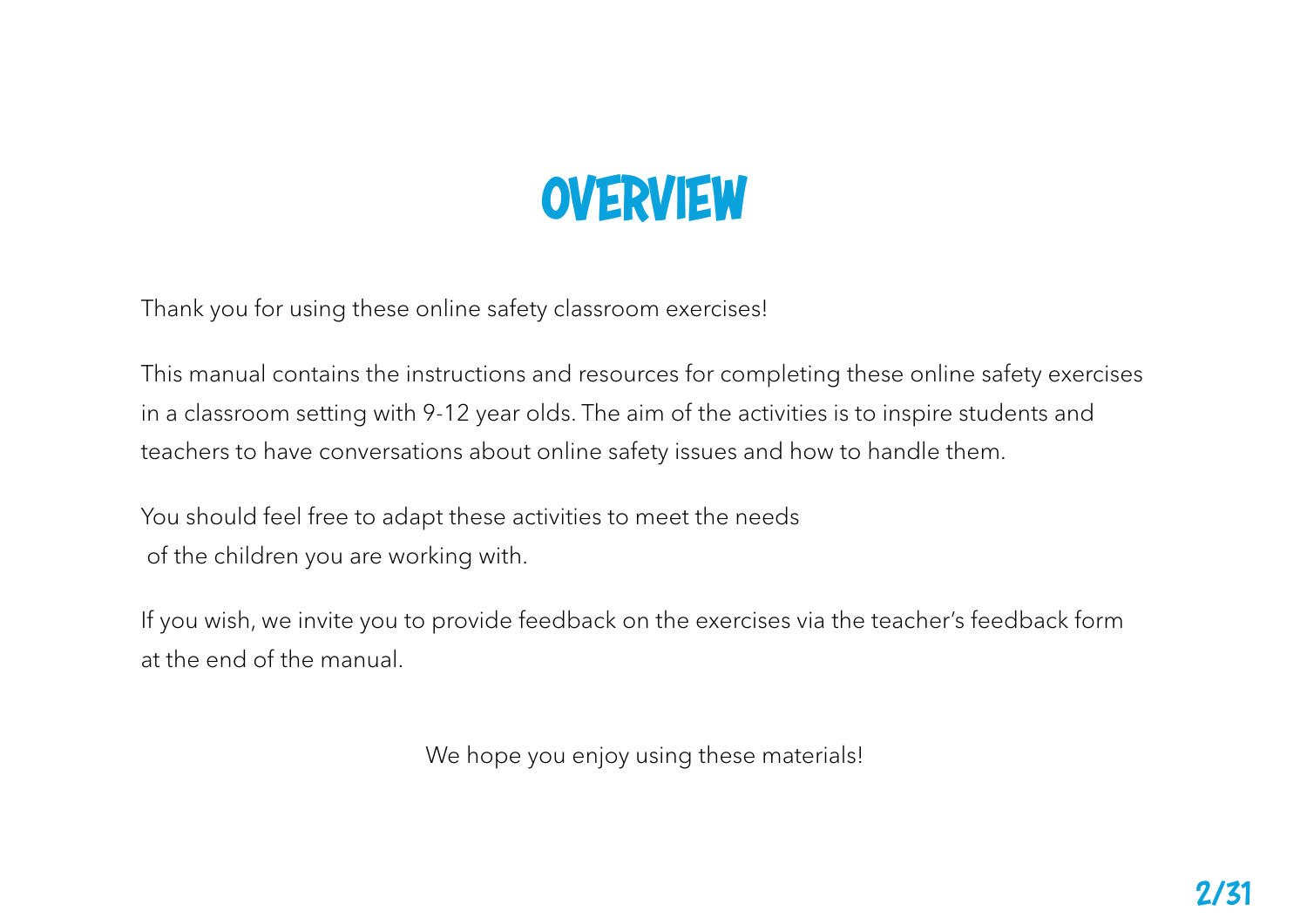## CONTENTS

| KNOW YOUR RIGHTS - INSTRUCTIONS  5<br>$\bullet$ |
|-------------------------------------------------|
| $\bullet$                                       |
| $\bullet$<br>$\bullet$                          |
|                                                 |
|                                                 |
|                                                 |
| $\bullet$<br>$\bullet$                          |

| $\bullet$<br>$\bullet$              |
|-------------------------------------|
|                                     |
| $\bullet$<br>$\bullet$<br>$\bullet$ |
| $\bullet$                           |
| $\bullet$<br>$\bullet$              |
|                                     |
|                                     |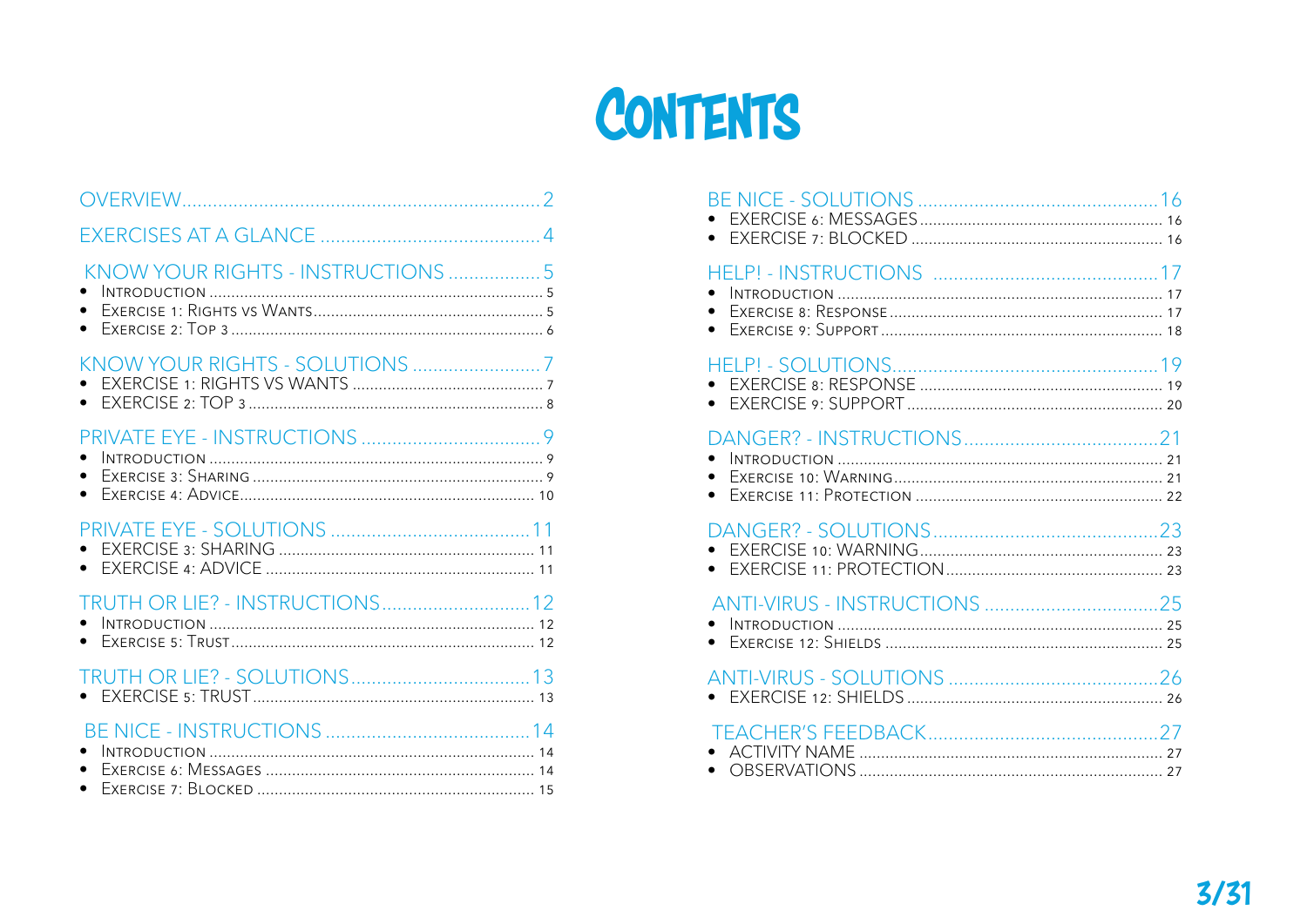## exercises at a glance

| <b>MODULE</b>       | <b>EXERCISES</b>         | <b>THEME</b>                                                                     | <b>MATERIALS</b>                                                                                      | TIME            |
|---------------------|--------------------------|----------------------------------------------------------------------------------|-------------------------------------------------------------------------------------------------------|-----------------|
| Know Your<br>Rights | Rights vs Wants<br>Top 3 | Children's rights and<br>digital technology                                      | Workbook print-out<br>$\bullet$<br>Child-friendly UNCRC (in workbook)<br>Pens and pencils             | 1 <sub>hr</sub> |
| Private Eye         | Sharing<br>Advice        | Online privacy<br>$\bullet$<br>Sharing personal<br>information                   | Workbook print-out<br>Pens and pencils<br>$\bullet$                                                   | 1 hr 15 mins    |
| Truth or Lie?       | Trust                    | Identifying trustworthy<br>sources online                                        | Workbook print-out<br>$\bullet$<br>Website screenshots (in workbook)<br>Pens and pencils<br>$\bullet$ | 40 mins         |
| Be nice             | Messages<br>Blocked      | Good behaviours<br>$\bullet$<br>online<br>Blocking<br>inappropriate<br>behaviour | Workbook print-out<br>$\bullet$<br>Pens and pencils<br>$\bullet$                                      | 1 hr 15 mins    |
| Help!               | Response<br>Support      | Responding to<br>cyberbullying<br>Support for dealing<br>with risks online       | Workbook print-out<br>$\bullet$<br>Pens and pencils<br>$\bullet$                                      | 1 hr 15 mins    |
| Danger              | Warning<br>Protection    | Risks and dangers<br>online                                                      | Workbook print-out<br>$\bullet$<br>Pens and pencils, scissors, glue                                   | 1 hr 30 mins    |
| Anti-virus          | Shields                  | Protecting<br>$\bullet$<br>computers/mobile<br>devices from viruses              | Workbook print-out<br>Pens and pencils<br>$\bullet$                                                   | 30 mins         |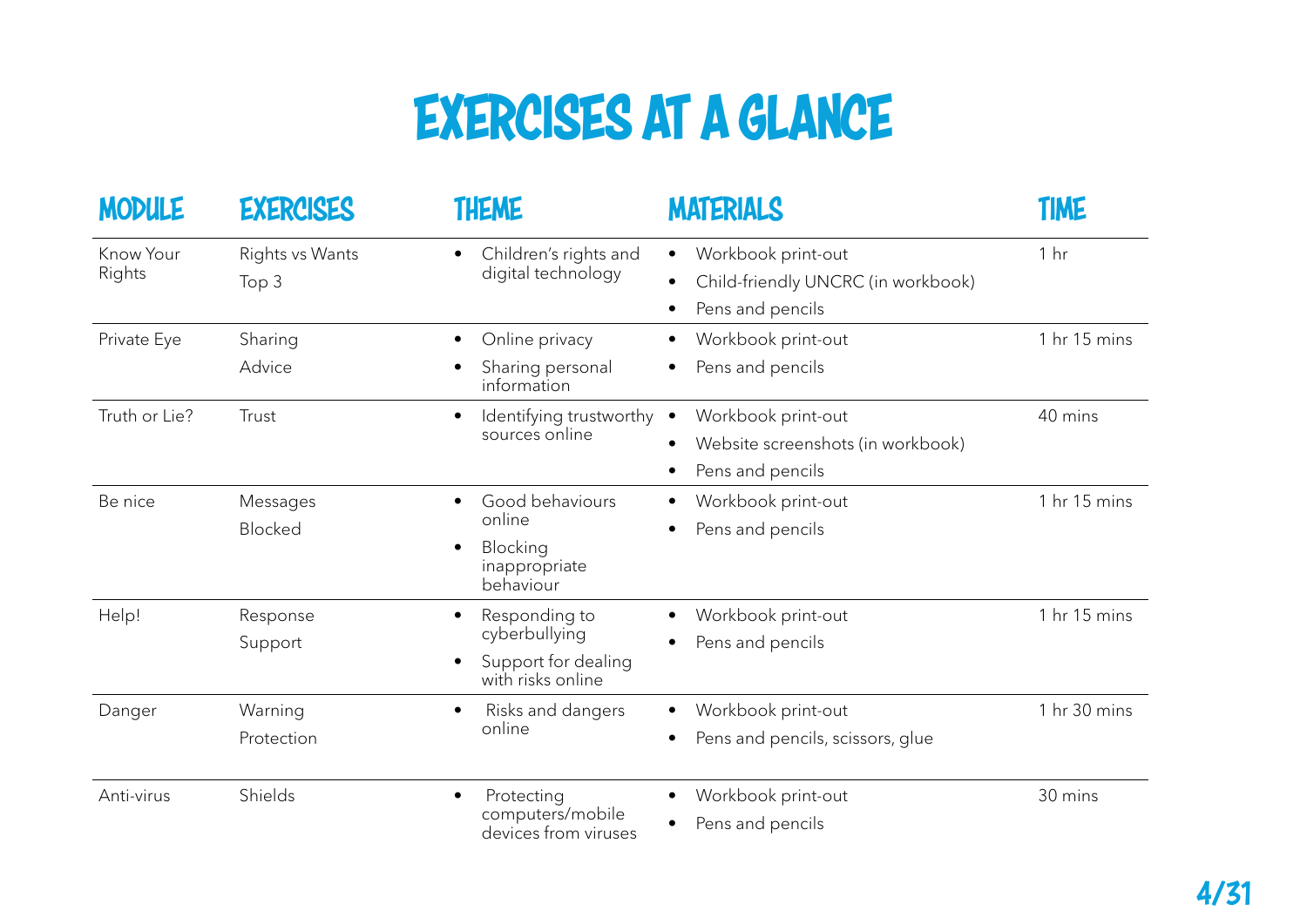## know your rights - INSTRUCTIONS

## TOTAL TIME:1 HR

#### AIMS: By the end of this activity, children will be able to:

- Distinguish between rights and wants
- Think about their rights in relation to the digital environment
- Identify rights that are impacted by digital technology

### **INTRODUCTION**

#### TIME:5 MINUTES

Introduce the Convention on the Rights of the Child to the group. Explain some of the history of the CRC, why rights are important, and how digital technology can impact children's rights.

## Exercise 1: Rights vs Wants

| TIME: 20 MINUTES             | WORKSHEET: RIGHTS VS WANTS     |
|------------------------------|--------------------------------|
|                              |                                |
| TYPE: INDIVIDUAL             | <b>MATERIALS: PENS/PENCILS</b> |
|                              |                                |
| <b>Instructions (15 min)</b> | Discussion Questions (5 min)   |

Ask children to:

- Write their names at the top of their worksheets
- Look at the pictures and read the labels under each picture
- Under each picture, write down whether they think each one is a right or a want

#### Discussion Questions (5 min)

After they have completed the worksheets, hold a discussion with the group about their answers.

- What's the difference between a right and a want?
- Is using digital technology a right or a want?
- Can you think of at least two rights you have online?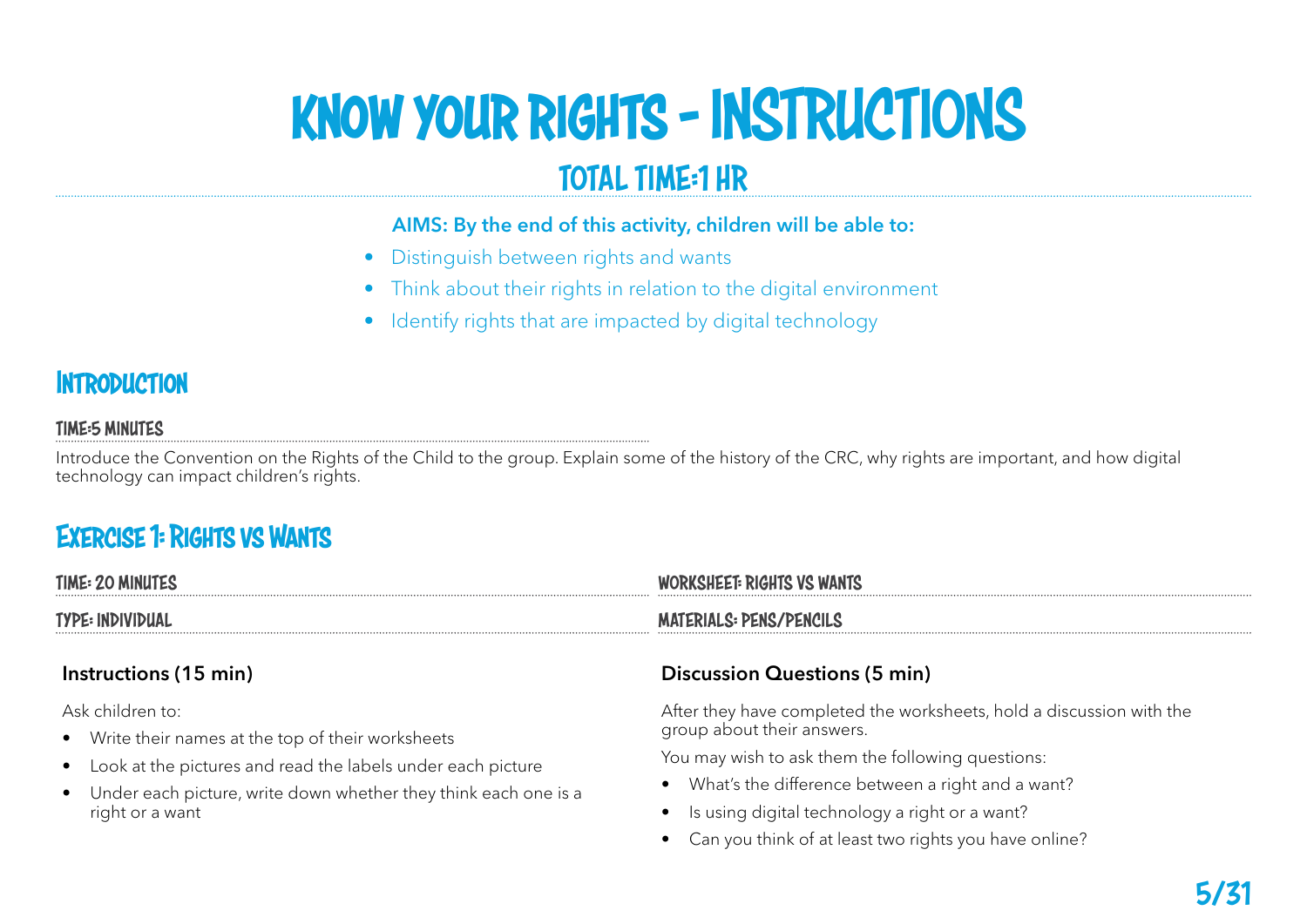## Exercise 2: Top 3

TIME: 35 MINUTES

TYPE: INDIVIDUAL

#### Instructions (25 min)

Ask children to:

- Write their name at the top of their worksheets
- Read the list of rights in the Convention on the Rights of the Child
- Write down which three rights they think are most important in a digital age

#### WORKSHEET: TOP 3

#### MATERIALS: CHILD-FRIENDLY CHILDREN'S RIGHTS CHARTER, PENS/PENCILS

#### Discussion Questions (10 min)

After they have completed the worksheets, hold a discussion with the group about their answers.

- Which rights do you think are most important in a world with lots of digital technology?
- Which rights do digital technology have the most impact on?
- Is digital technology good or bad for our rights?

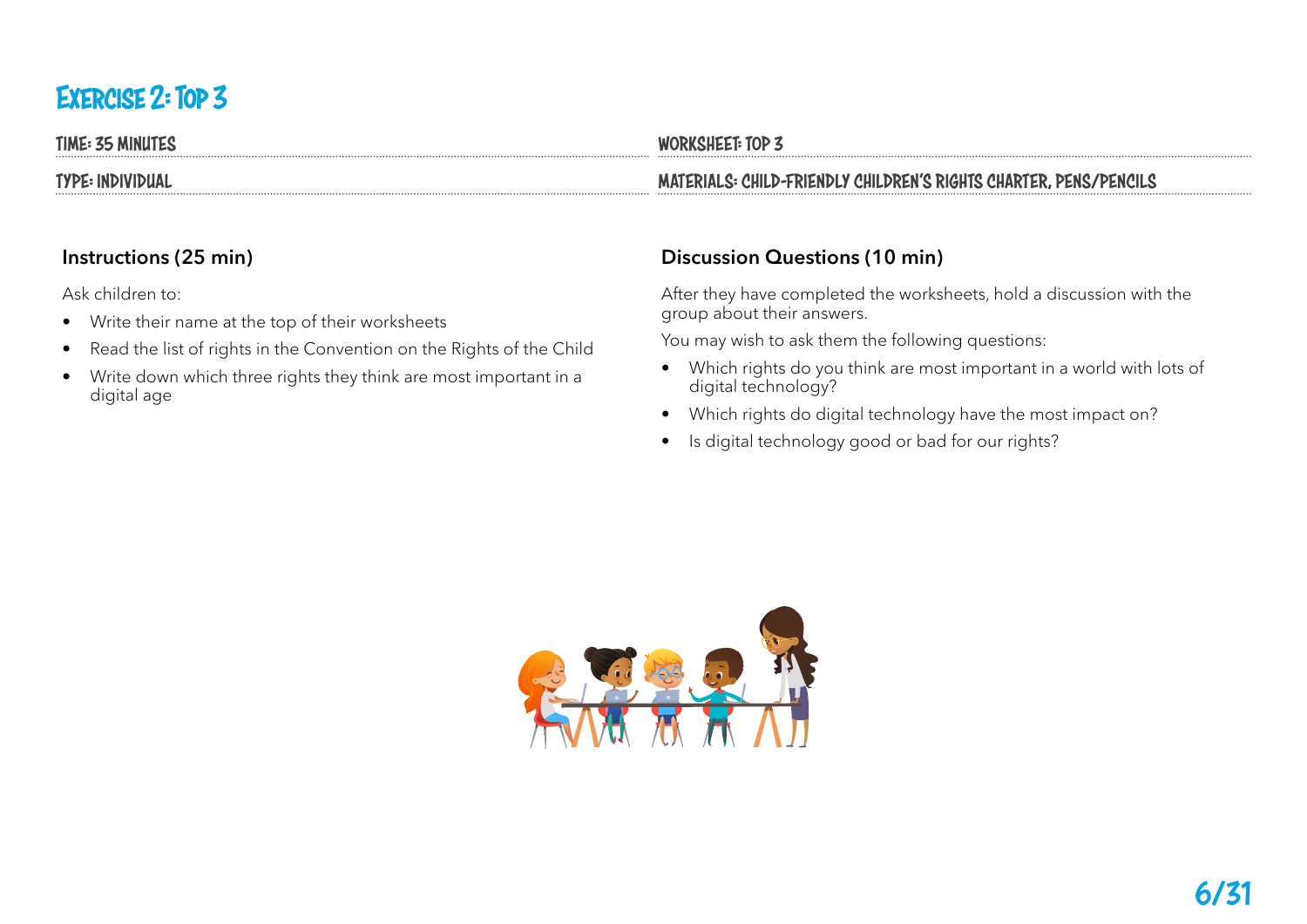## Know Your Rights - SOLUTIONS

### EXERCISE 1: RIGHTS VS WANTS

#### Rights:

- Protection from discrimination Article 2: All children have the rights set out in the United Nations Convention on the Rights of the Child, no matter their race,gender, language, religion, ethnicity or disability.
- Education Articles 28 & 29: Every child has the right to education, and it should help develop every child's personality, talents and mental and physical abilities.
- Play Article 31: Every child has the right to relax, play and take part in cultural and artistic activities.
- A decent shelter Article 27: Every child has the right to a decent standard ofliving to enable them to grow and develop.
- Freedom to practise your own culture, language and beliefs Article 30: a childfrom a minority group has the right to enjoy their culture, religion and language.
- Using a laptop computer to search for information\*\* Article 13: Every child has the right to find out information and express their ideas.
- Clean air Article 24: Every child has the right to the best possible health and health care, including nutritious food, clean water and a clean environment.
- Nutritious food Article 24: Every child has the right to the best possible health and healthcare, including nutritious food, clean water and a clean environment.
- Protection from abuse and neglect Article 19: The state must do all it can toprotect children from violence, abuse, neglect, bad treatment or exploitation.
- Watching television to relax\*\* Article 31: Every child has the right to relax, play and take part in cultural and artistic activities.
- Medical care when you need it Article 24 & 25: Every child has the right to the best possible health and healthcare, and children living away from home have the right to regular reviews of their treatment.
- The opportunity to express your opinion and be listened to Article 12: Everychild has the right to express their views on matters that affect them, and forthose views to be taken into consideration.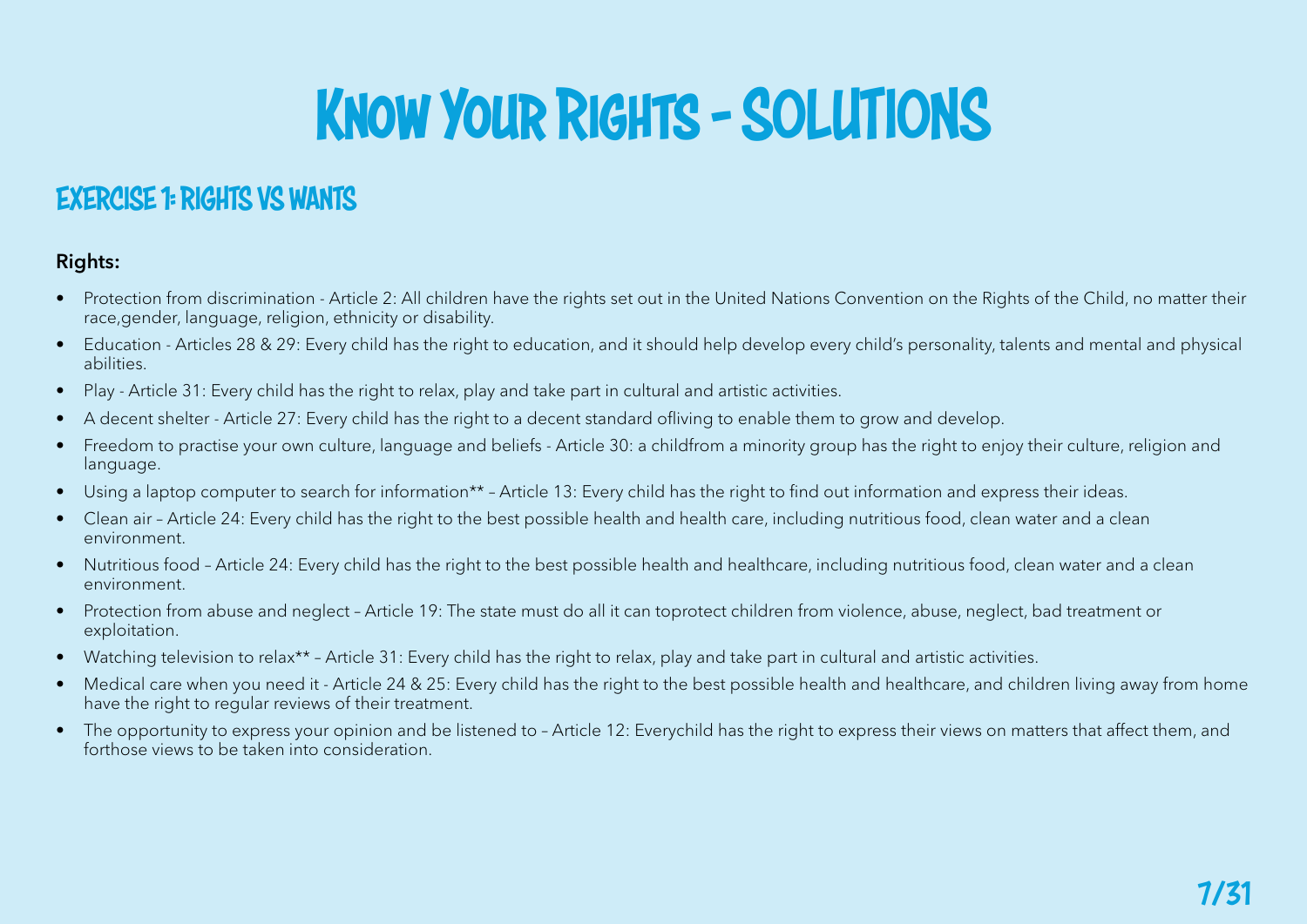#### Wants:

- Your own bedroom While all children have a right to an adequate standard of living, the UNCRC does not include a child having their own bedroom as a right. Many children share bedrooms with their siblings, parents or other family members. As long as that bedroom is safe, clean and enables them to grow and develop, it is considered adequate.
- Fast food While many children enjoy fast food, it is often not considered nutritious and does not fall under the right to health (Article 24).
- Money to spend as you like Children and families must have enough money to meet their basic needs, but having money to spend on whatever you like is a want, not a right.
- Holiday trips Although children have the right to relax and play (Article 31), holiday trips are not considered a basic need and therefore are not a right.
- The latest fashion Children have the right to clothing under Article 27 (the right to an adequate standard of living). But despite this, fashionable clothes are not considered a basic need and therefore are a want, rather than a right.

#### Right or Want:

• Sending messages on a mobile phone\*\* - This depends on the purpose of sending messages. The person may be sending messages to exercise their rights, such as accessing information or expressing their opinions. However, if they are sending messages for other purposes, such as bullying other people, it is not considered a right.

\*\*While owning or using digital technology itself is not considered a 'right', children and young people are increasingly using these devices to exercise their rights. For example, they may use it to obtain an education, search for information, relax and play, or express their views. Digital technologies can therefore be considered a way for children to access their rights.

## EXERCISE 2: TOP 3

There are no correct answers to this activity. Children should consider what things they think they should be free to do online (for example, express their opinions, or take part in educational activities) and what they feel they need to be protected from online (for example, invasions of privacy, abuse, discrimination, etc.).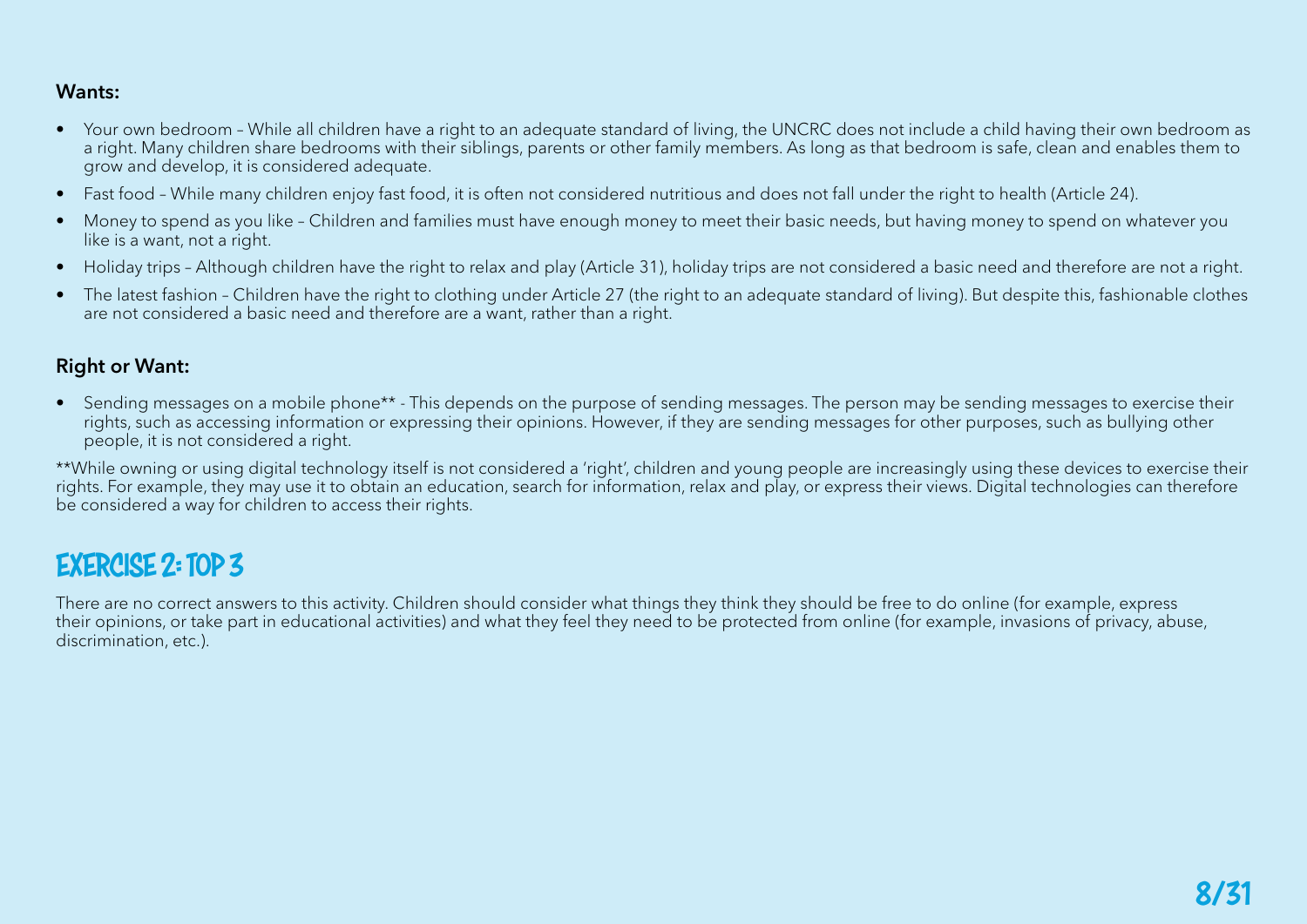## PRIVATE EYE - INSTRUCTIONS

## TOTAL TIME:1 HR 15 MIN

#### AIMS: By the end of this activity, children will:

- Develop an awareness of online privacy issues
- Decide what personal information is safe to share, and with who
- Understand some of the consequences of sharing personalinformation online

### **INTRODUCTION**

#### TIME: 5 MINUTES

Hold a brief discussion about what privacy means to the group, and explain some of the issues with privacy online.

## Exercise 3: Sharing

| TIME: 30 MINUT.  | SHARING<br><b>WODVCUL</b>           |
|------------------|-------------------------------------|
| TYPE: INDIVIDUAL | · PENS/PENCILS<br><b>MATERIALS:</b> |

#### Instructions (20 min)

Ask children to:

- Write their names at the top of their worksheets
- Circle who you think can see your information social media posts, personal information, location, search history – online.
- If there is anyone missing, write it in the space provided.

#### Discussion Questions (10 min)

After they have completed the worksheets, hold a discussion with the group about their answers.

- Who can see what you say, do and post online? Just your friends or strangers too?
- Do you use privacy settings online to control who sees your information?
- When you sign up to a website, do you know what sees the information that you give?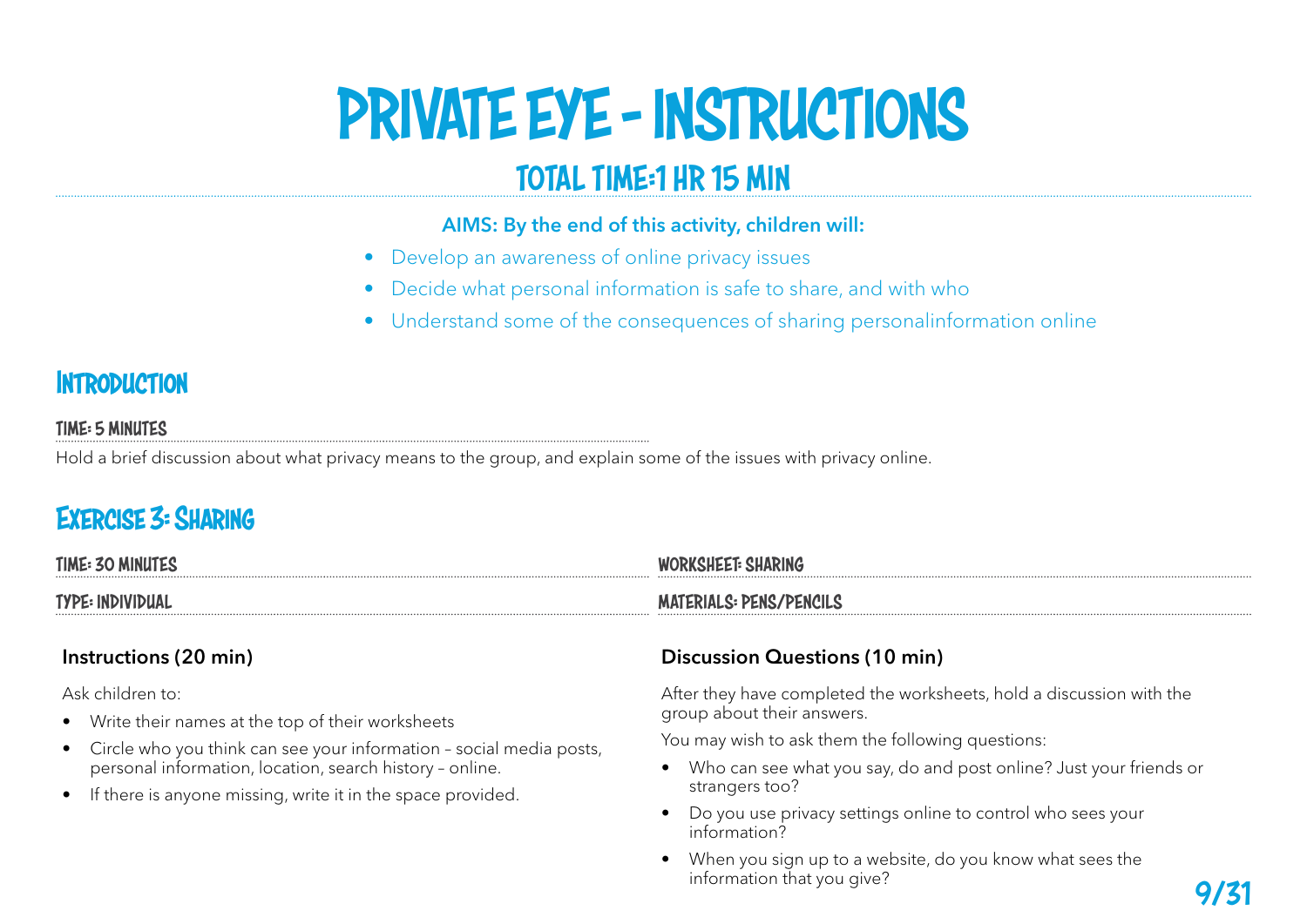## Exercise 4: Advice

TIME: 40 MINUTES

TYPE: SMALL GROUPS

#### Instructions (30 min)

Ask children to:

- Write their names at the top of their worksheets
- Read the things other young people have said about their online safety and privacy
- In the boxes, write whether you agree with these statements, and why or why not
- Shade the stars to show how much you agree with this statement. 1 stars is not much, and 4 stars is a lot.

#### WORKSHEET: ADVICE

#### MATERIALS: PENS/PENCILS

#### Discussion Questions (10 min)

After they have completed the worksheets, hold a discussion with the group about their answers.

- Is it safe to share personal things about you online (like your full name, address,phone number or photos)?
- Who would you check with about whether it's safe to share these things?

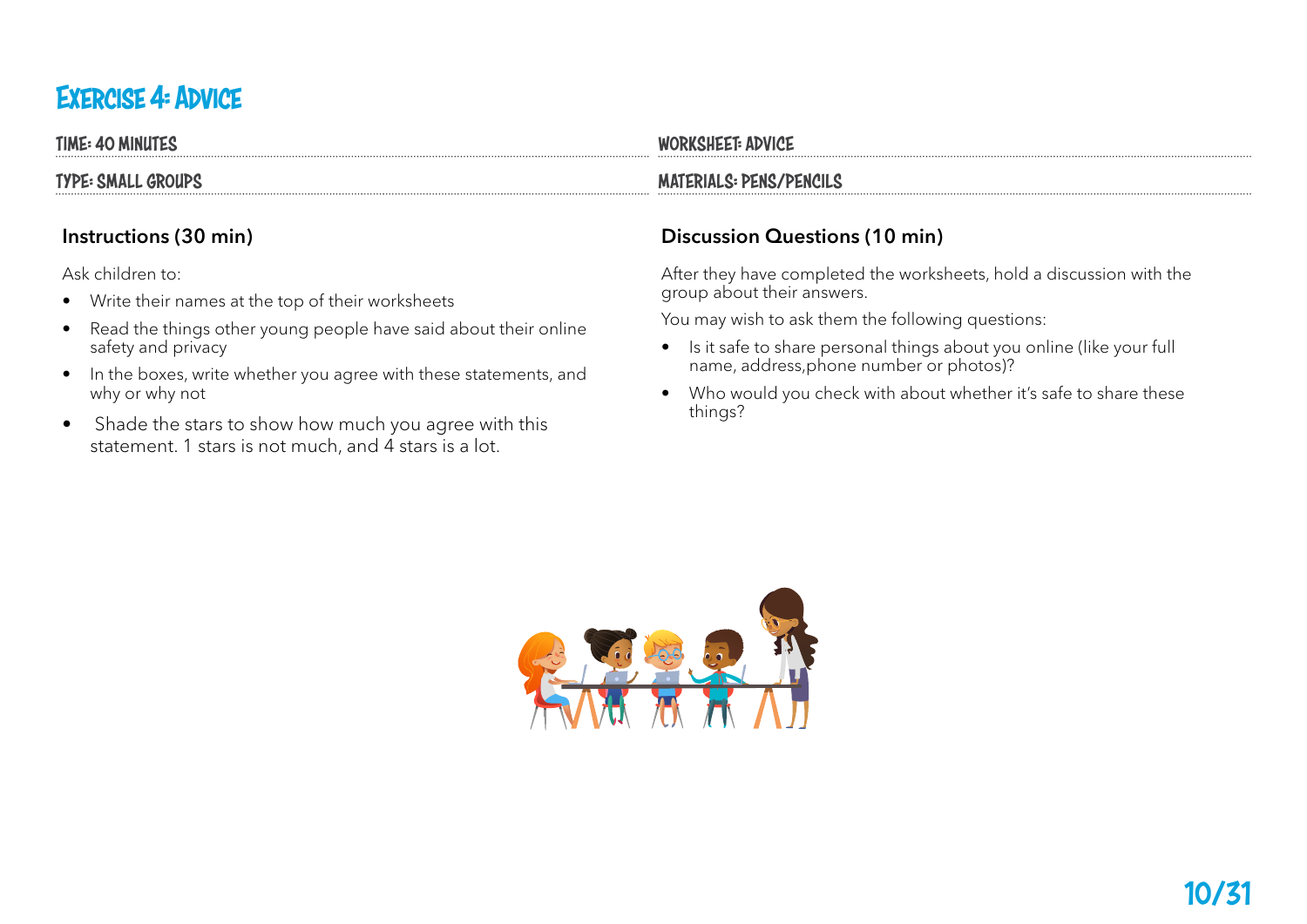## Private Eye - SOLUTIONS

## EXERCISE 3: SHARING

In this activity, children should think about whether each of the types of data could be considered sensitive and what this information potentially reveals about us or our identity. Remind them that once information has been shared online, it can be difficult to change or remove.

For each of the people they can share their information with, encourage the children to think about how each person might use that information and what they could do with it. In particular, children should think carefully about whether strangers, tech companies, governments and businesses should be able to access the types of data listed here.

## EXERCISE 4: ADVICE

#### "I have all my privacy and security settings on so I'm not really worried about my data"

Knowing how to set privacy and security settings is an important digital literacy skill. However, these settings are not always 100% effective in protecting data, so children shouldn't rely only on these things to keep them safe. Encourage children to think about whether it's possible for data to be accessed in other ways (e.g. by companies, or through websites they sign up to), and how that data might be used (e.g. for advertising).

#### "I'm really worried about hackers who can break into data storage systems and use my data"

Sometimes hackers access data storage systems and can expose personal information that is stored there. While the chances of it happening to you might be relatively small, it is important to be aware that any information you share with websites or companies online may not always stay secure.

#### "I don't mind sharing my real name and address when I sign up to a website. They can't do anything with it, anyway"

Names and addresses are sensitive personal information. We don't always know how websites will use our personal information or who it will be shared with. It's important to read the terms and conditions to find out that website's data policies. There is also a chance that the website's security could be breached and your personal information exposed.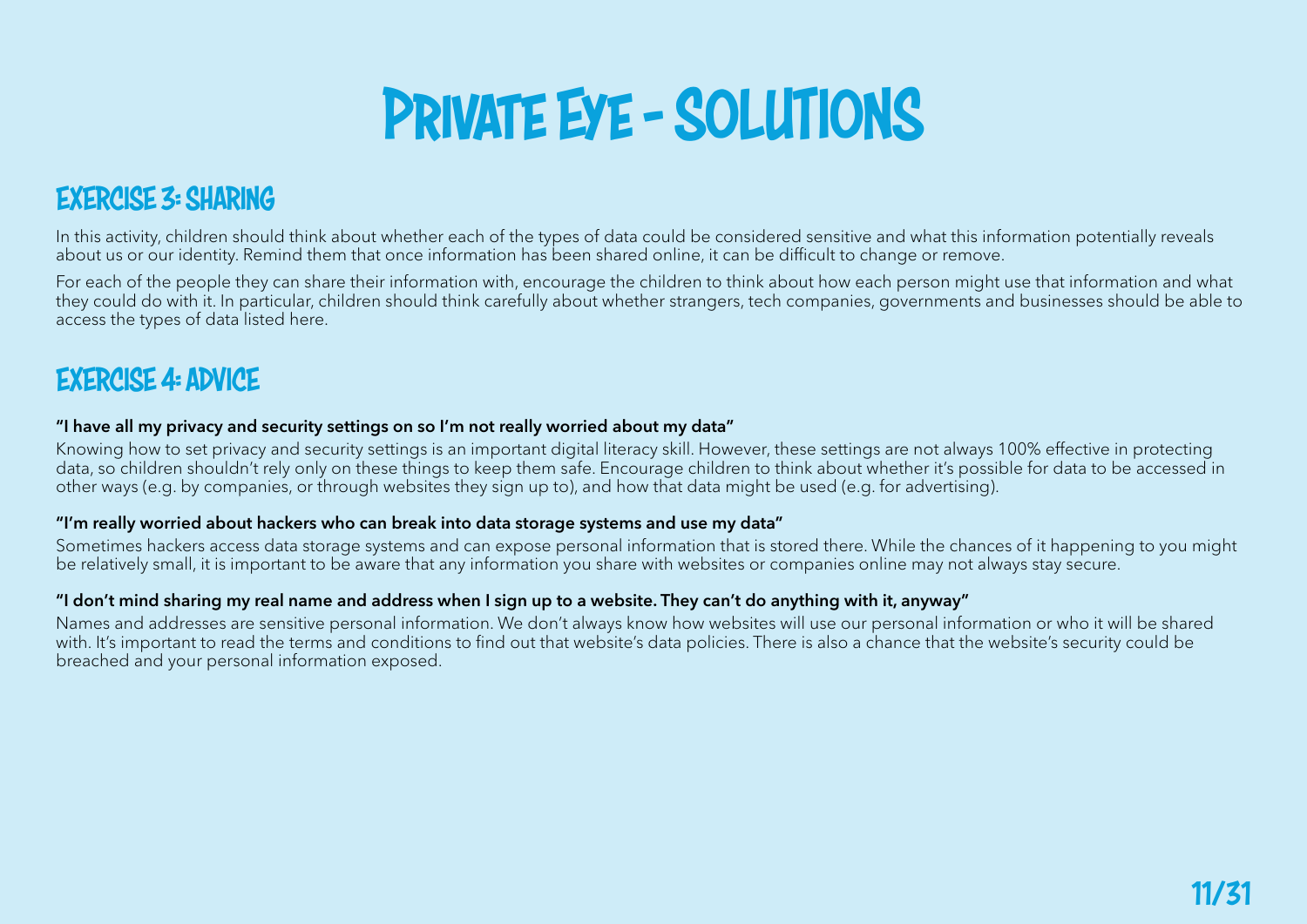## TRUTH OR LIE? - INSTRUCTIONS

## TOTAL TIME: 40 MIN

#### AIMS: By the end of this activity, children will:

- Be aware that not all information online can be trusted
- Have an understanding of ways to check if information online is true or fake

### **INTRODUCTION**

#### TIME: 5 MINUTES

Not everything that you read online can be trusted. In this activity, think about how we know if we can trust information from different websites. Are there things that you can look for that tell you whether information or a website is trustworthy or not?

## Exercise 5: Trust

| TIME: 35 MINUTES   | <b>WORKSHEET:</b><br><b>: TRUS1</b>             |
|--------------------|-------------------------------------------------|
| TYPE: SMALL GROUPS | <b>VATERIALS: WEBSITE HANDOUTS PENS/PENCILS</b> |
|                    |                                                 |

#### Instructions (25 min)

Ask children to:

- Write their names at the top of their worksheets
- Look at the screenshots of the four websites and talk in your group about whether you think information from this site is trustworthy
- In the table, write down what type of website is it (it might be a university or news website, or for entertainment)
- Next to it, write down if you think the website is trustworthy, and why or why not

#### Discussion Questions (10 min)

After they have completed the worksheet, hold a discussion with the group about their answers.

- If you thought information from some of these websites is trustworthy, how did you know? What things told you that you could trust it?
- If you thought the information wasn't trustworthy how did you know that?
- How can you check if information you find online is true or not true?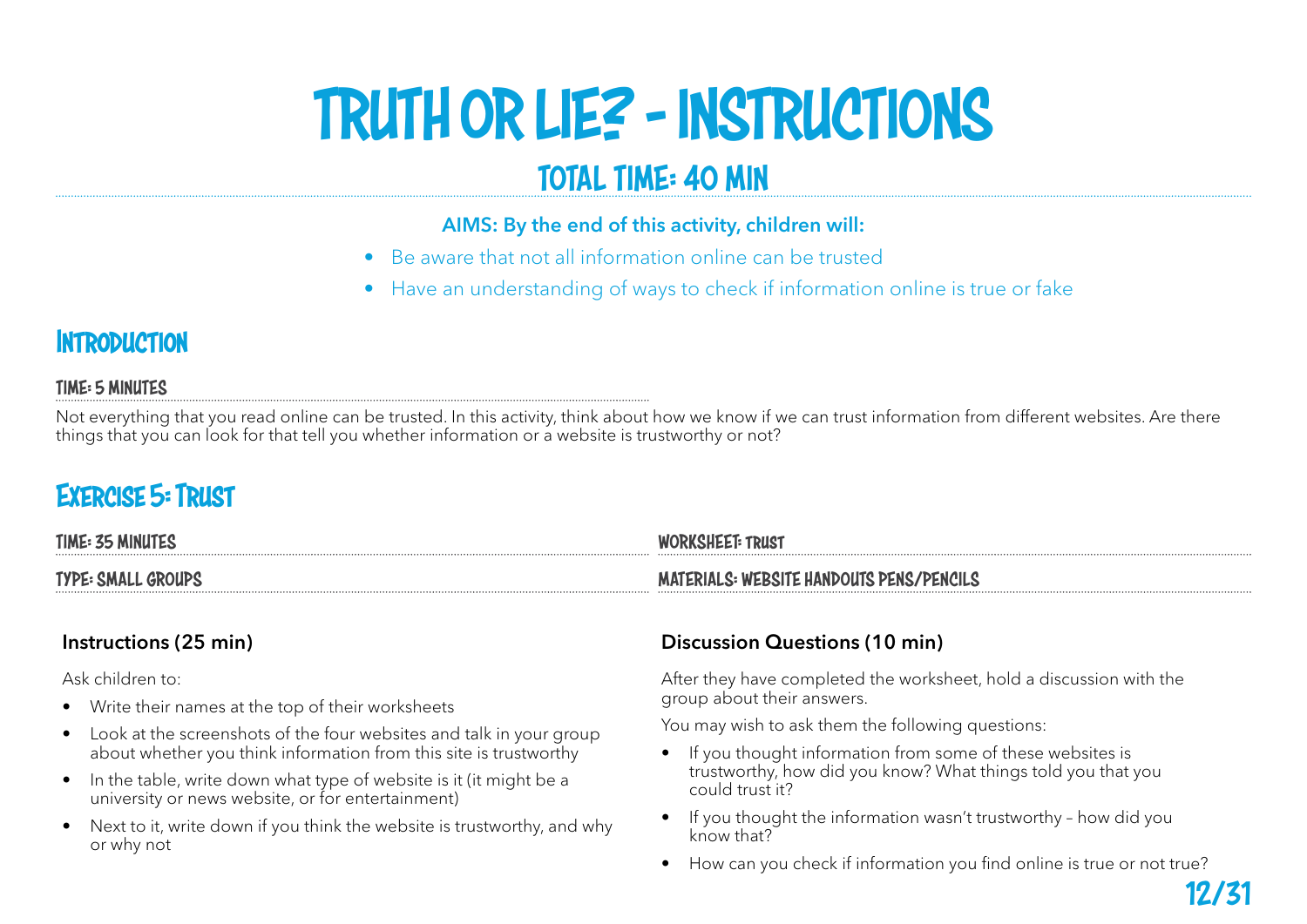## Truth or Lie? - SOLUTIONS

### EXERCISE 5: TRUST

It is important here to encourage children to think critically about the websites that they see online, and understand that not all content on the internet is what it says it is – even if it does include an official logo.

#### UNICEF: This is the website of a global organisation (UNICEF).

This website may appear trustworthy because it includes an official logo, and the organisation may be familiar to some children. The headings such as 'Donate', 'Appeals', 'Our Work', etc. are characteristic of a charity organisation.

#### Wikipedia: This is an online encyclopaedia website. Wikipedia is well known for being open source, and allowing internet users to edit entries.

Many people trust and rely on the information provided on Wikipedia. However, because it is open source and users can write and edit entries, it is worthwhile being critical about the information you read on this website.

#### The Betoota Advocate: This is a satirical news website.

This website does not communicate trustworthy information, as its intention is to be entertaining. The headline "Man who collects soggy leaves finally gets a pool" is intended to be humorous and suggests that this website is not a serious news site.

#### WebMD: This is a health information website.

This website may appear trustworthy as it is a popular health website. However, information from these websites are not always reliable and it is not recommended that users use the information to diagnose their own health problems.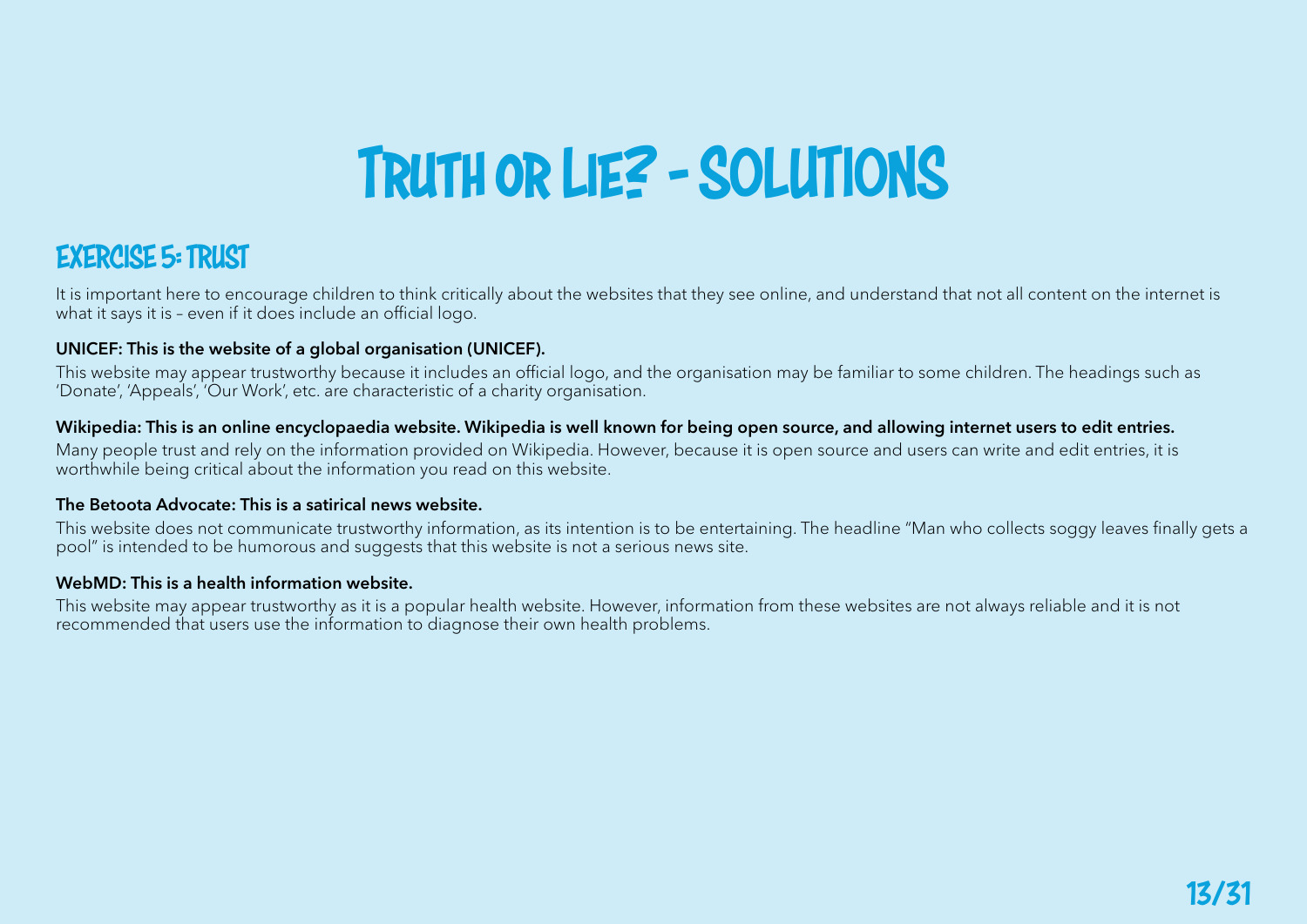## BE NICE - INSTRUCTIONS

## TOTAL TIME: 1 HR 15 MIN

#### AIMS: By the end of this activity, children will:

- Develop an awareness of good behaviour online
- Understand when it can be appropriate to block bad behaviour online

### **INTRODUCTION**

#### TIME: 5 MINUTES

Ask the group for some examples about how we should treat other people. Do people sometimes treat each other badly online? What do you do if someone says or does something bad to you online?

### Exercise 6: Messages

| TIME: 30 MINUTES | <b>SAGES</b>                  |
|------------------|-------------------------------|
|                  |                               |
| TYPE: INDIVIDUAL | "/PENCILS<br>MATERIALS: PENS/ |

#### Instructions (25 min)

Ask children to:

- Write their names at the top of their worksheets
- In the space provided, write a text message to a friend telling them how young people should treat each other online.
- Think about some of the ways they should behave, and some of the things they should never do to each other

#### Discussion Questions (5 min)

After they have completed the worksheet, hold a discussion with the group about their answers.

- How should young people treat each other online?
- Should we treat people the same online as we do offline? Or are there differences?
- Does being anonymous or not knowing the people we are speaking to online, sometimes mean that we behave differently towards others online?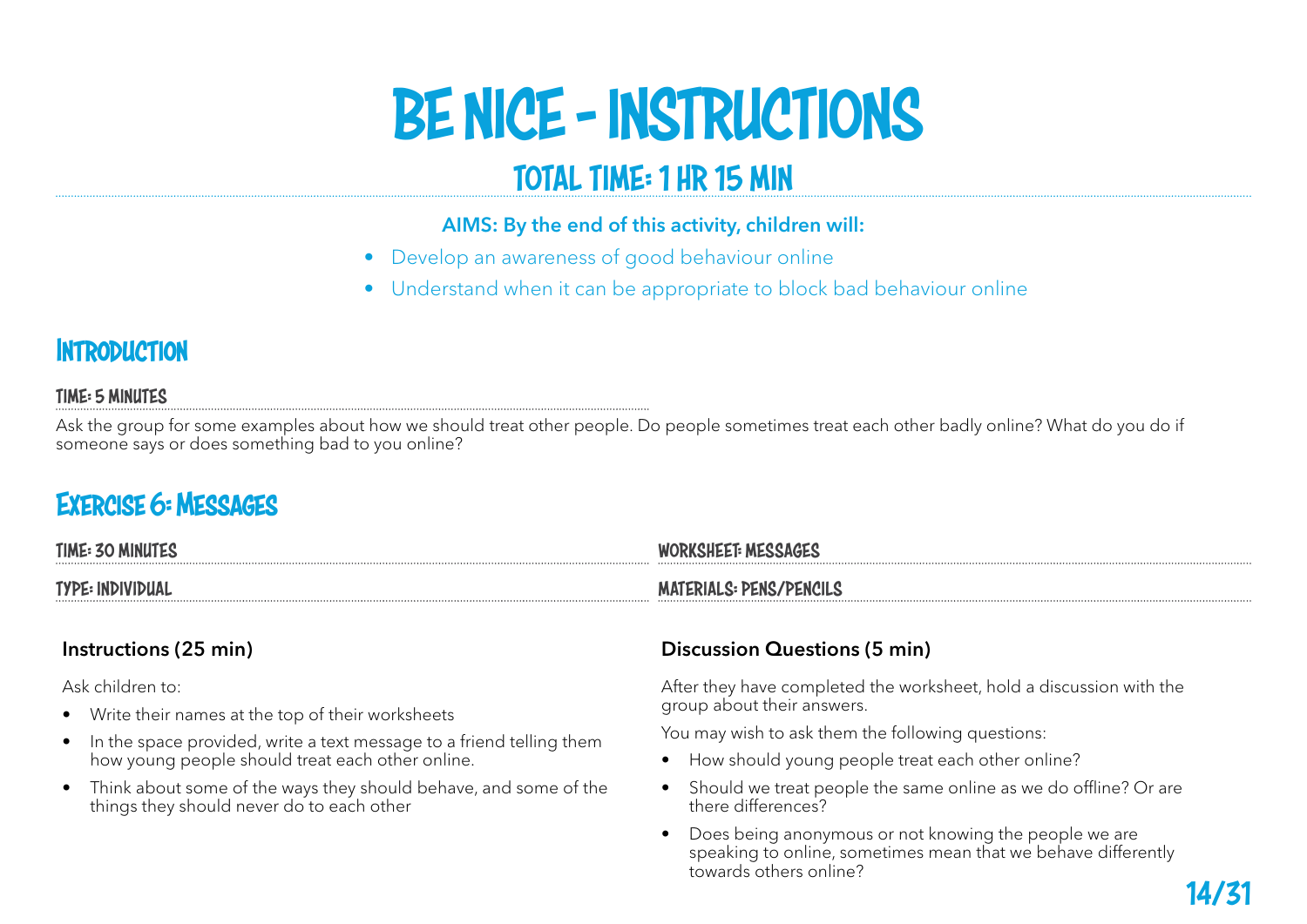## Exercise 7: Blocked

TIME: 40 MINUTES

TYPE: SMALL GROUPS

#### Instructions (30 min)

Ask children to:

Write their names at the top of their worksheets

- Read each of the stories about what these people did online. Would you block these people?
- Circle the padlocks under the stories if you would block that person
- If you wouldn't block that person, leave the circle blank
- Underneath, write down why you would choose to block them, or why not

#### WORKSHEET: BLOCKED

#### MATERIALS: PENS/PENCILS

#### Discussion Questions (10 min)

After they have completed the worksheet, hold a discussion with the group about their answers.

- Have you ever blocked someone online before? If so, why did you block them?
- If you didn't know whether you should block someone or not, who would you ask?
- When is it a good idea to block someone? Can you think of other situations or things that would make you block someone?

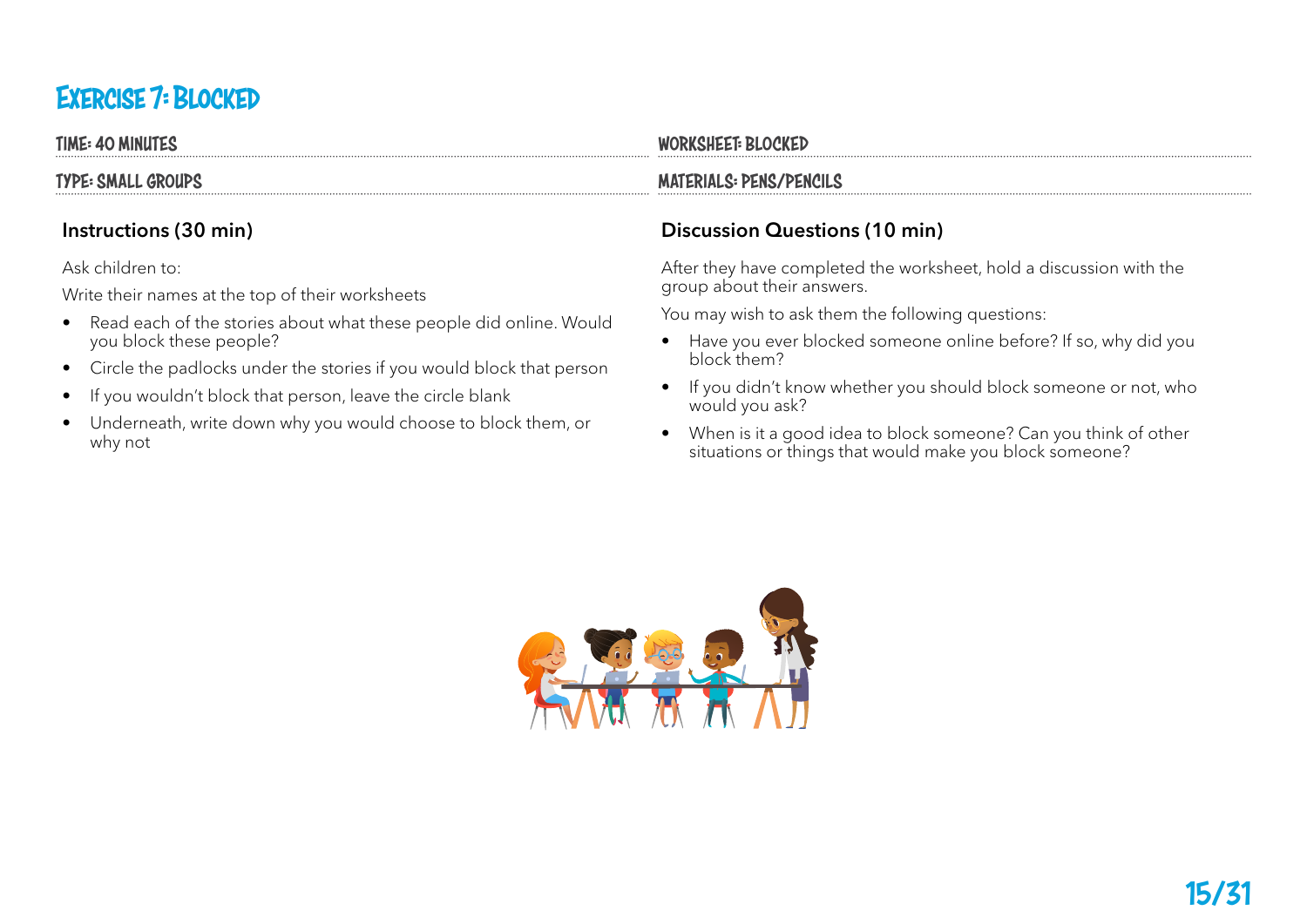

## EXERCISE 6: MESSAGES

There are no correct answers to this activity. Encourage children to think about how we should treat each other offline, and whether those same rules apply to the internet as well. Ask them to consider what kinds of behaviours are acceptable and how they would like to be treated themselves. Some examples could include – respecting other people's opinions, avoiding using discriminatory or abusive language, and not bullying other people.

### EXERCISE 7: BLOCKED

#### Your classmate:

Blocking this person will stop them sending mean messages to you. You should also consider talking to a teacher or parent about what has been happening as they might be able to help you resolve the issue offline, or reporting it to the social media website.

#### Your best friend:

Your best friend may not have been deliberately trying to hurt your feelings, especially if it's the first time they have said something mean about you online. Instead of blocking them, you could have a private chat with them online or talk to them in person about how it made you feel.

#### A stranger:

Accepting friend requests from strangers can be dangerous. Before accepting their request, you should check if you know them first. If you don't, you should block them.

#### Your mum:

Your mum wants the best for you. Rather than block her, try to have a conversation with her, express that you don't feel comfortable having your baby photos online and ask her to take them down.

#### Someone you've been chatting to:

Inappropriate photo requests should be treated with caution, particularly if the request comes from someone you don't know very well or trust. If you don't know the person, you should block them. If you do know them, you could tell them that you feel uncomfortable and do not want to share those kinds of photos. It is recommended that children seek the help of a trusted adult to help them handle the situation.

#### Someone from your school:

If the person is someone you know and trust, you can tell them that you don't want them to send you violent videos. If they sent you the video to intimidate, scare or bully you, you should block them.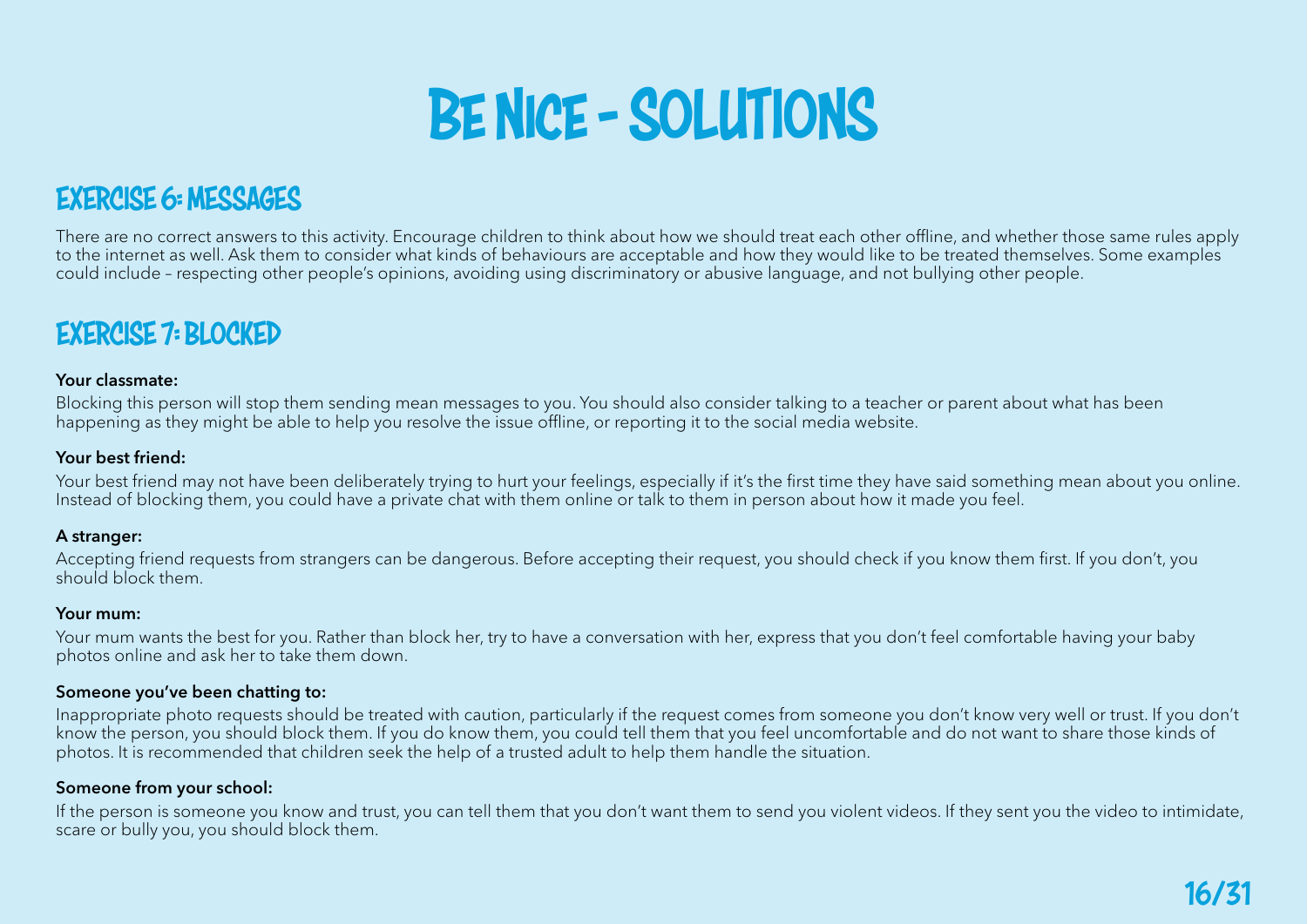## Help! - INSTRUCTIONS

## TOTAL TIME: 1 HR 15 MIN

#### AIMS: By the end of this activity, children will:

- Think about how different people should respond to cyberbullying
- Identify people and organisations who can offer support if something bad happens online

### **INTRODUCTION**

#### TIME: 5 MINUTES

Sometimes we might see other people being bullied on the internet. Sometimes, bad things might even happen to us when we are online. How would we respond to these situations? Are there people or places we could go to for help if something bad did happen?

### Exercise 8: Response

| TIME: 40 MINUTES   | <b>WORKSHEET: RESPONSE</b>     |
|--------------------|--------------------------------|
| TYPE: SMALL GROUPS | <b>MATERIALS: PENS/PENCILS</b> |
|                    |                                |

#### Instructions (30 min)

Ask children to:

- Write their names at the top of their worksheets
- Imagine someone is being bullied online. In your group, talk about how you would react if you were being bullied online, or if you saw someone else being bullied
- In each of the boxes, write down what those people should do to deal with the situation

#### Discussion Questions (10 min)

After they have completed the worksheet, hold a discussion with the group about their answers.

- Have you ever been bullied online? Or have you ever seen someone else being bullied online? What did you do about it?
- Do different people have different responsibilities to stop the bullying?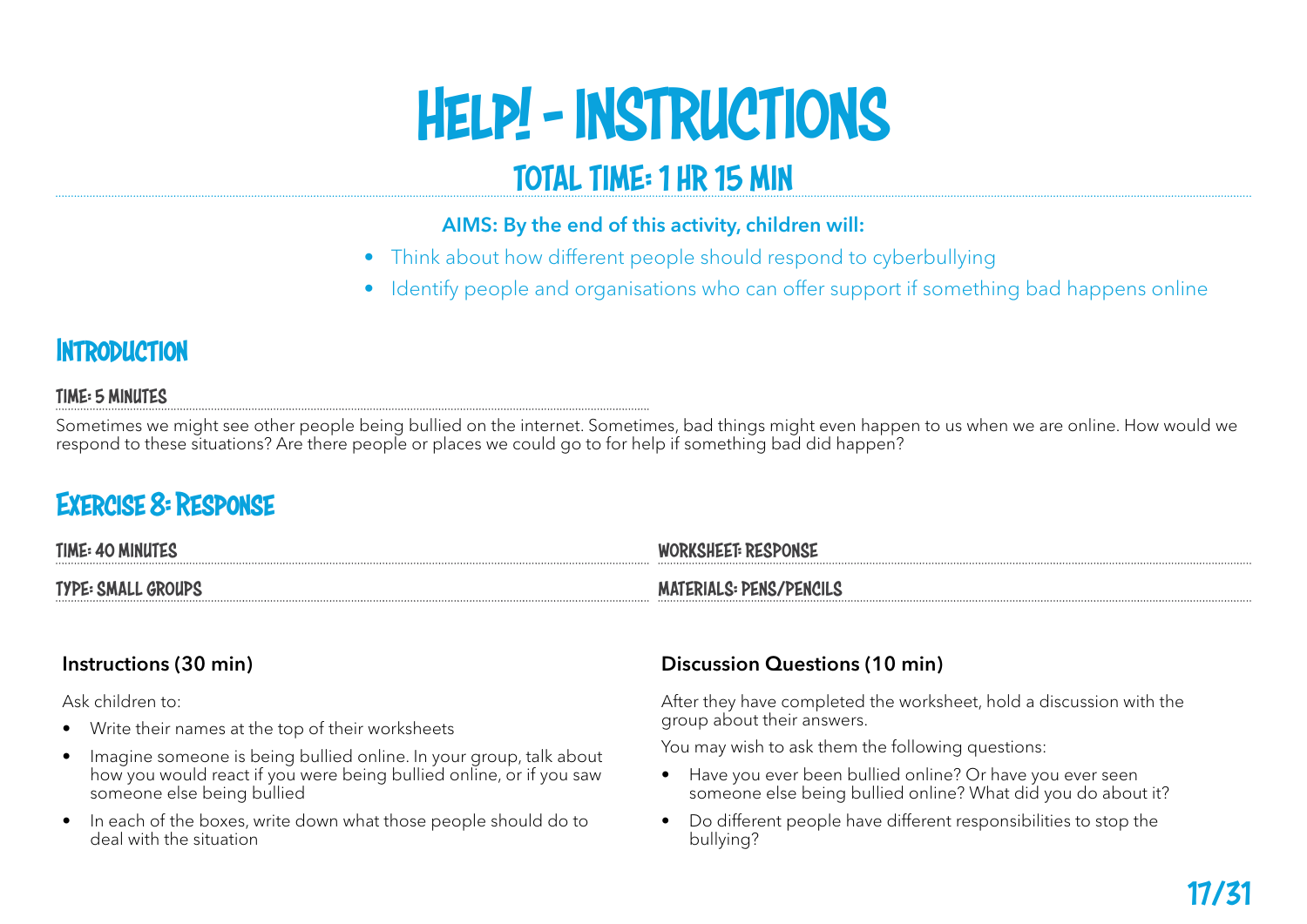### Exercise 9: Support

| TIME: 30 MINUTES | WORKSHEET: SUPPORT             |
|------------------|--------------------------------|
| TYPE: INDIVIDUAL | <b>MATERIALS: PENS/PENCILS</b> |

#### Instructions (20 min)

Ask children to:

- Write their names at the top of their worksheets
- If something bad happens when you're online, who could you go to for help?
- On the left hand side, write down any people you know who you can turn to ifsomething goes wrong online. Write down how that person can help you as well.
- On the right hand side, think about and write down any websites or organisations youknow of that you can get help from. How can they help you?
- It's okay if you can't think of any! Just write down that you don't know.

#### Discussion Questions (10 min)

After they have completed the worksheet, hold a discussion with the group about their answers.

- If something happens online that upsets or worries you, who could you ask for help?
- If you see something rude or scary online, who could you talk to about it?

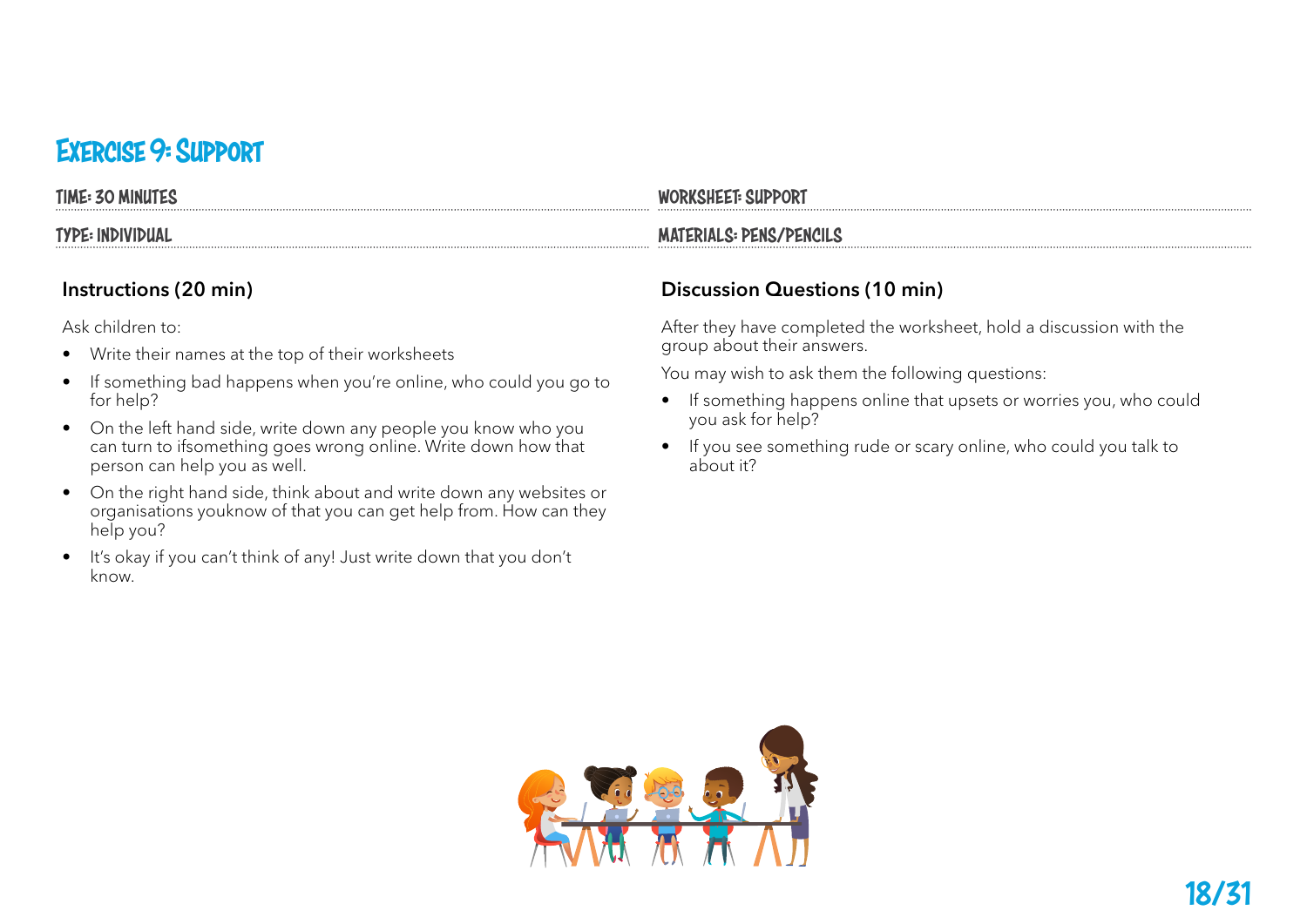## Help! - SOLUTIONS

## EXERCISE 8: RESPONSE

#### The person being bullied:

The person who is being bullied might do the following things to deal with the bully:

- Tell a trusted adult, such as a parent or teacher;
- Stop replying to messages;
- Block the person;
- Report the person using the social media platforms' reporting mechanisms, or to other cybersafety organisations such as Commissions;
- Take screenshots of the messages so that they have evidence;
- Contact a helpline for support.

#### Friends:

Friends have a responsibility to support their friends. Some ways they can help include:

- Ask if their friend is okay and if they need help;
- Help them to block, delete or report the bully to the social media platform, or another reporting mechanism;
- Tell the bully to stop and let them know that it's not okay;
- Help take screenshots of the messages;
- Get help from a trusted adult or give the friend the contact details of a helpline.

#### Other bystanders:

Bystanders have an important role to play in enabling – or preventing - bullying behaviour online. Some ways they can help include:

- Post words of support for the person being bullied;
- Tell the bully to stop and let them know that bullying is not okay;
- Report the bullying to the social media platform;
- Help them to take screenshots of the messages;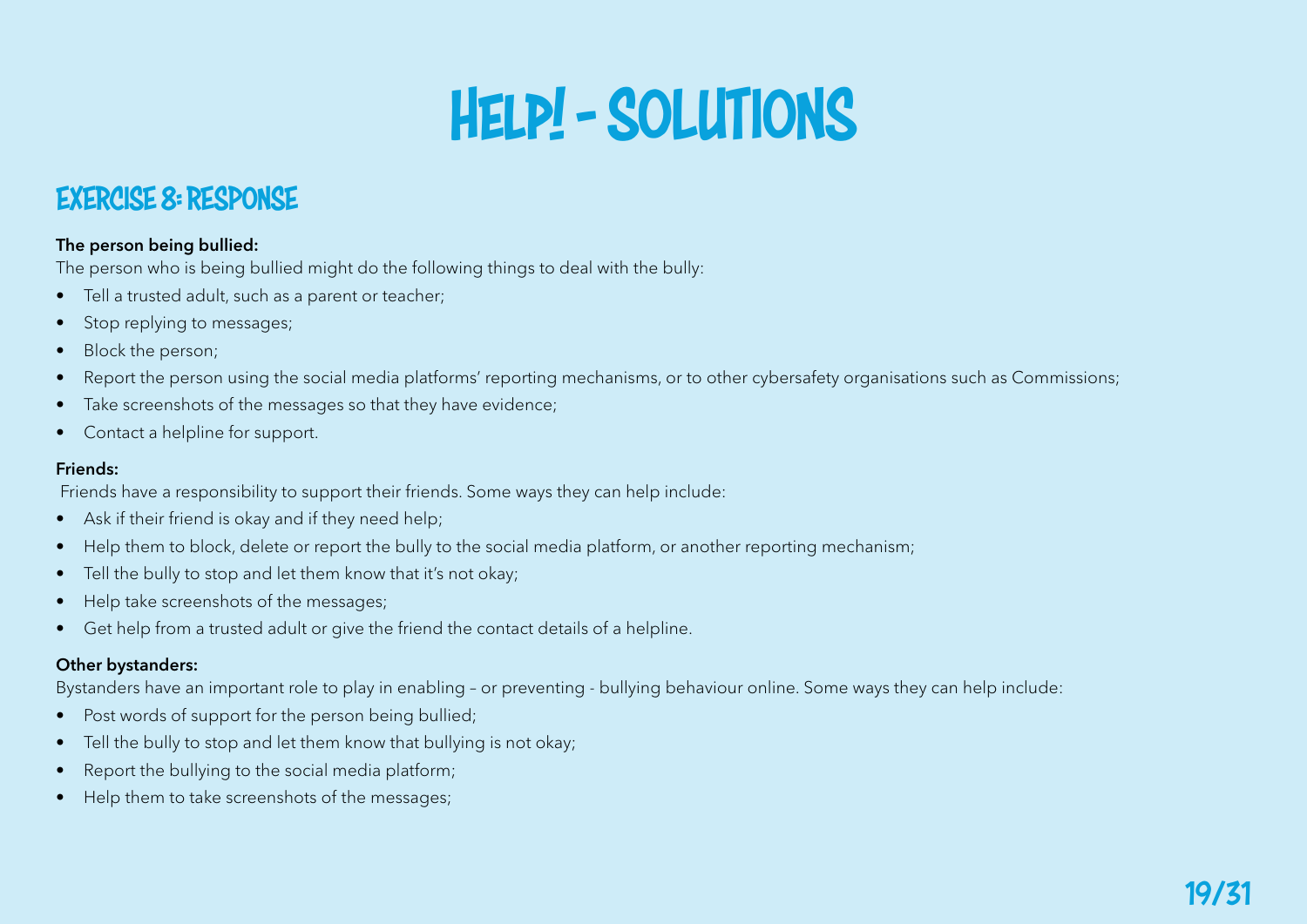## EXERCISE 9: SUPPORT

#### Who do you know that you can ask for help if something goes wrong online? What can these people do to help you?

Children will have different people who they trust and feel comfortable asking for help if they need it. Some examples of people they could reach out to include parents, teachers, school principals, friends and family friends.

Depending on the person, they might be able to help by listening to their problem, finding an appropriate place to report the issue, giving advice, assisting in blocking or setting privacy/security settings, or intervening offline.

#### What websites or organisations can you go to for help? What can they do?

Many countries have websites and organisations where children can report a problem. Social media platforms and other websites usually have a function that allow users to report offensive or abusive behaviour anonymously. They can help to remove content from their websites or block perpetrators.

Cybersafety commissions, local helplines, youth support services, or police may also be able to offer help, including providing online reporting mechanisms, mental or emotional support, guidance and advice on managing the issue, or investigating a cybercrime.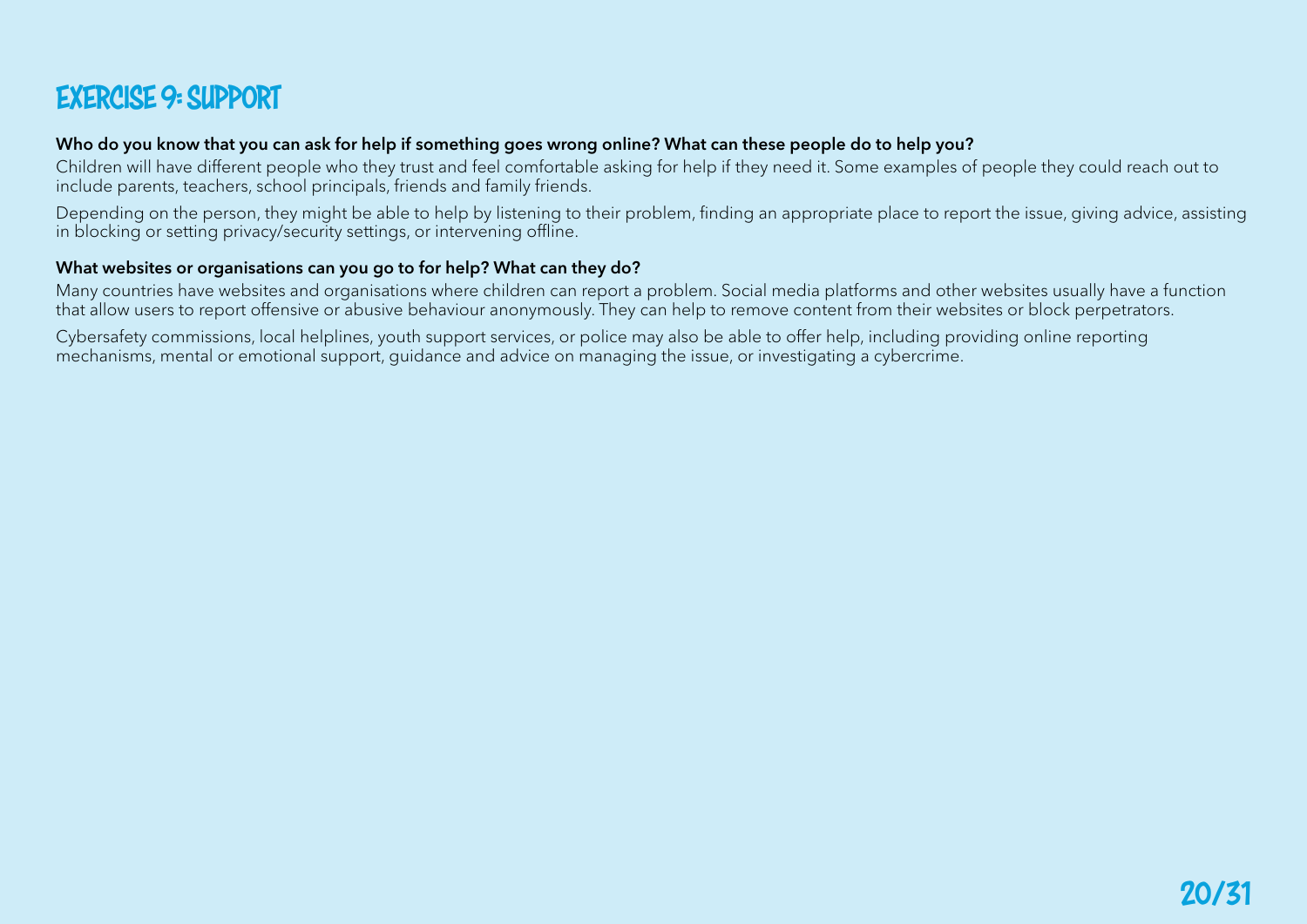## danger? - INSTRUCTIONS

## TOTAL TIME: 1 HR 30 MIN

#### AIMS: By the end of this activity, children will:

- Understand some of the risks of being online
- Identify who they can ask for help if something happens to themonline
- Think about how they can protect themselves online

### **INTRODUCTION**

#### TIME: 5 MINUTES

Some things we do online are safe – but sometimes something might happen, or we might do something, that is unsafe for us. Ask the group to give some examples of things that are safe on the internet, and things that are unsafe on the internet.

## Exercise 10: Warning

the scale according to how safe or unsafe you think they are.

| TIME: 35 MINUTES<br>TYPE: SMALL GROUPS |                                                                                                                                                                                                                 | WORKSHEET: WARNING<br>MATERIALS: PENS/PENCILS, SCISSORS, GLUE |                                                                                                                                                  |
|----------------------------------------|-----------------------------------------------------------------------------------------------------------------------------------------------------------------------------------------------------------------|---------------------------------------------------------------|--------------------------------------------------------------------------------------------------------------------------------------------------|
|                                        |                                                                                                                                                                                                                 |                                                               |                                                                                                                                                  |
|                                        | Ask children to:<br>• Write their names at the top of their worksheets                                                                                                                                          |                                                               | After they have completed the worksheet, hold a discussion with the<br>group about their answers.                                                |
|                                        | • Read and cut-out the sentences on the first worksheet and stick<br>them to the warning scale. Stick the things you think are very safe on<br>the left, and the things you think are very unsafe on the right. |                                                               | You may wish to ask them the following questions:<br>• Are the things you think are safe online, the same things your<br>parents think are safe? |
|                                        | • You can add anything that's missing from your discussion at the start<br>of the activity or that you think should be there. Write these on to                                                                 |                                                               | Do your parents, or other adults, think some things are unsafe that<br>you think are safe?                                                       |

• Is it safe to meet someone face-to-face that you meet online?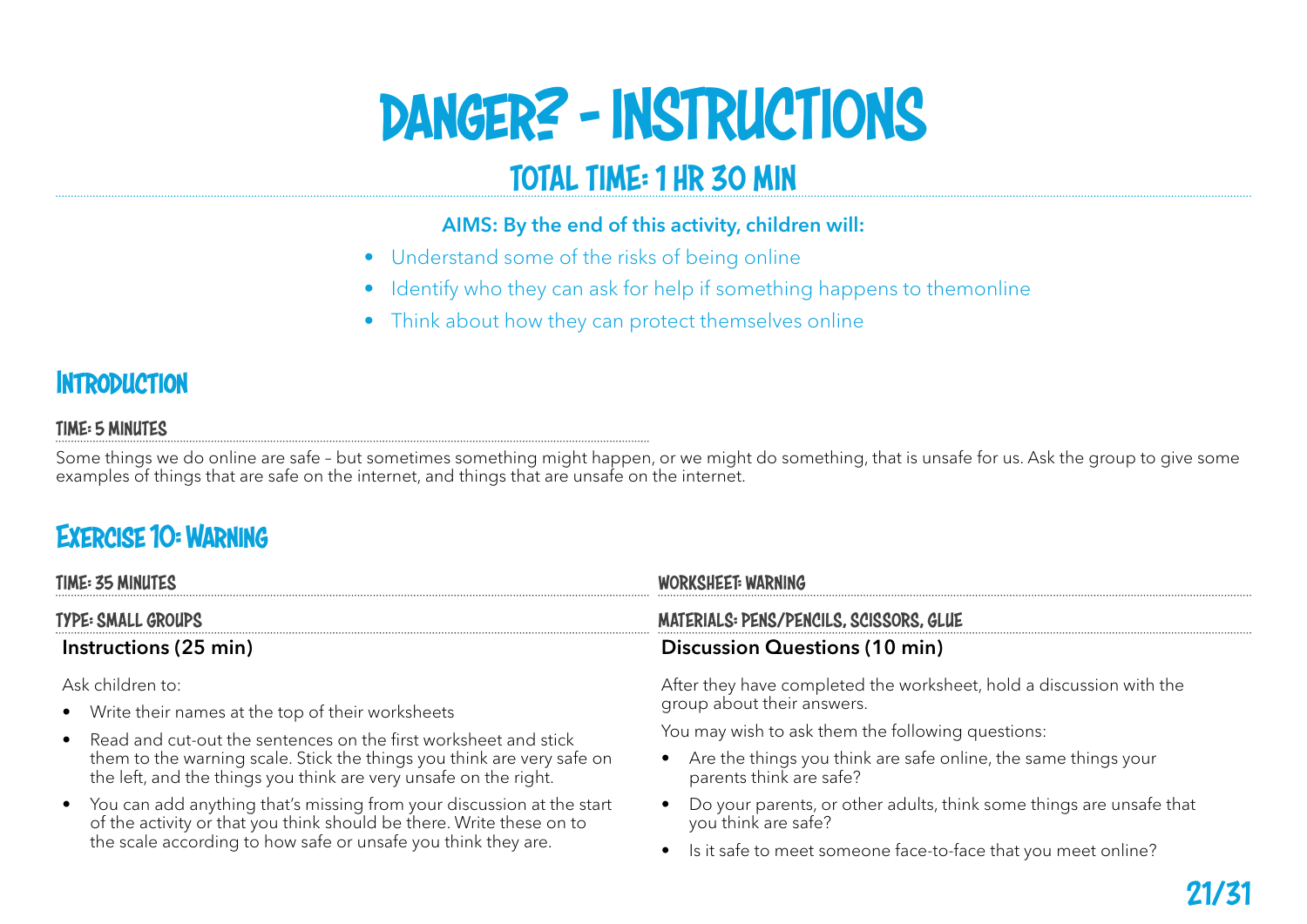## Exercise 11: Protection

TIME: 50 MINUTES

TYPE: SMALL GROUPS

#### Instructions (40 min)

Ask children to:

- Write their names at the top of their worksheets
- Read the stories about the children and what happens to them online
- For each of the stories, write down your answers to the questions: What is happening to the young person in this story?

Who could they ask for help or talk to about it?

- Do you feel like you could deal with this situation if it happened to you?
- How could you protect yourself from something like this happening to you?

#### WORKSHEET: PROTECTION

#### MATERIALS: PENS/PENCILS

#### Discussion Questions (10 min)

After they have completed the worksheet, hold a discussion with the group about their answers.

- If you decide to meet someone face-to-face that you met online, what could you do to keep yourself safe?
- If someone online wants to talk to you about rude things, or asks you to send photos of yourself, what should you do?
- Who can you talk to or ask for help if something happens to you online that makes you feel uncomfortable or unsafe?

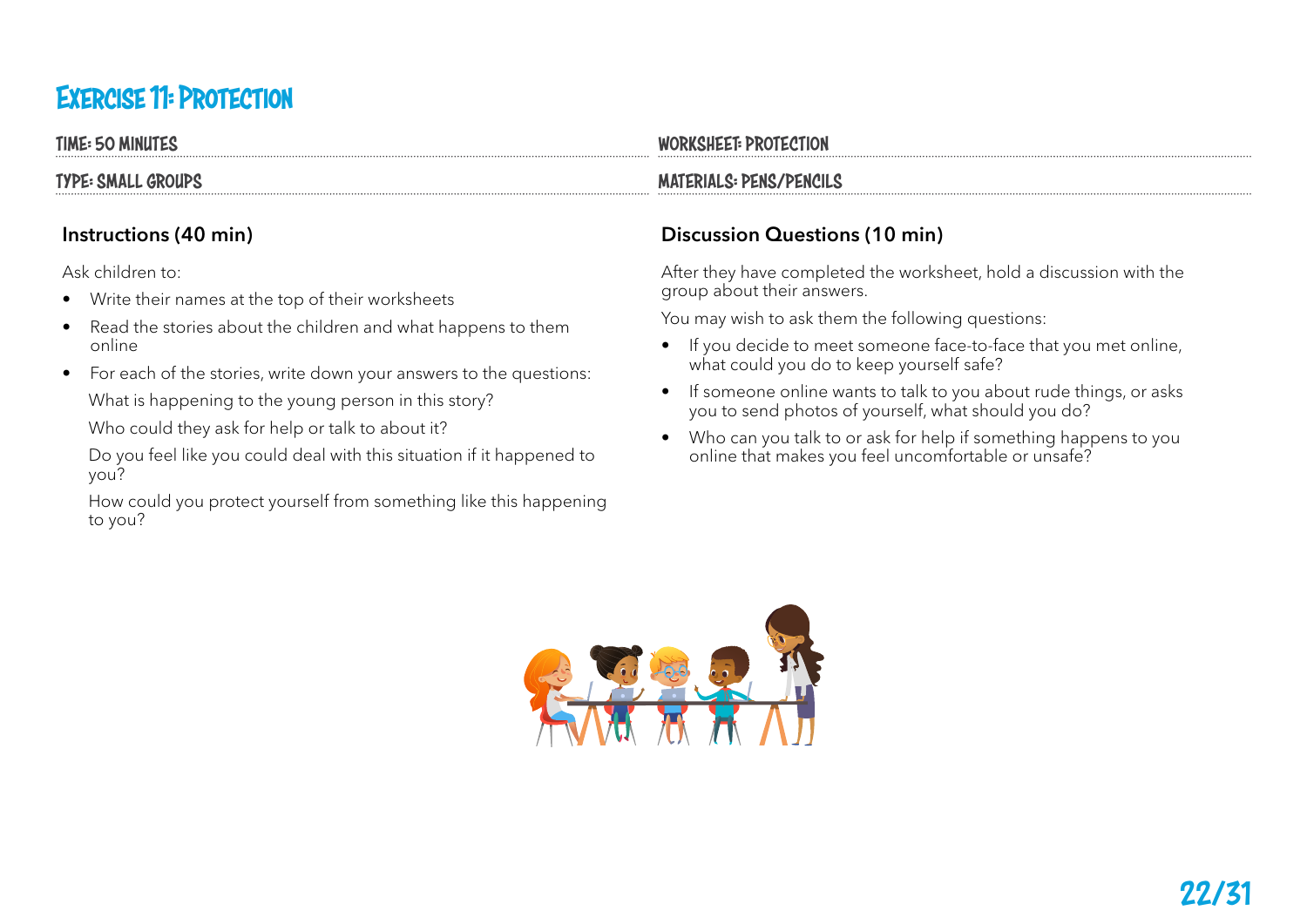

### EXERCISE 10: WARNING

This activity is designed to gather children's perceptions about online risks in order to stimulate discussion. There are many possible answers, however the below provides some suggestions:

#### SAFE:

- Chatting to friends and family
- Using Google to research for school work
- Sharing a post on social media (as long as it doesn't contain any personalinformation or images that are inappropriate)
- Creating music, videos or other digital content

#### UNSAFE:

- Sharing sensitive personal information (including home address, school, etc.)
- Chatting with a stranger
- Accepting friend requests from someone you don't know
- Meeting up with someone you met online in real life

## EXERCISE 11: PROTECTION

Suggested responses for each scenario include:

#### Jamila:

1.Jamila is being cyberbullied.

2.She should tell a trusted adult, friend, or contact a helpline.

#### 3.n/a

4.Block or report the person; stop replying to messages; take screenshots of texts.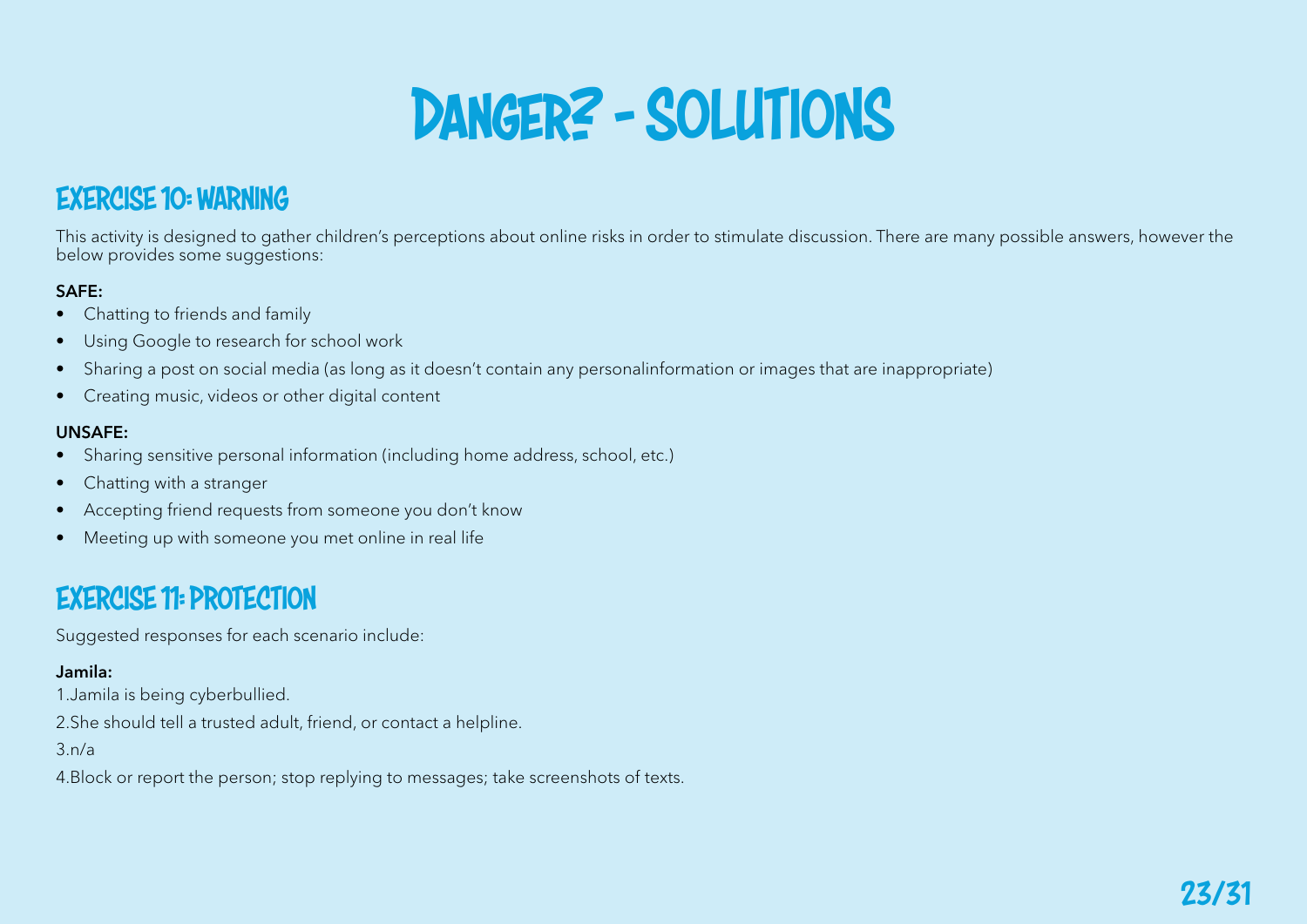#### Gino:

1.Gino is addicted to games.

2.He could talk to his parents, friends, another trusted adult, or contact a helpline.

 $3 \frac{\pi}{4}$ 

4.Set daily time limits on game play; keep devices out of the bedroom; spend time doing other activities such as sports or spending time with friends.

#### Zahra:

1.Zahra is talking to a stranger online who wants to meet up with her in real life. This could lead to kidnapping or other violence.

2.She could talk to her parents, friends, or contact a helpline for support.

3.n/a

4. Don't accept friend requests from strangers; talk to an adult before you decide to meet with someone in real life.

#### Max:

1. Max's mother shared a photo of him without his consent which could be used by others to bully him, embarrassment or potentially impact his future.

2. Max should speak with his mother and ask her to take the photos down.

3. n/a

4. Make sure that you and others have sought consent before posting a photo online; don't share personal information or sensitive images online.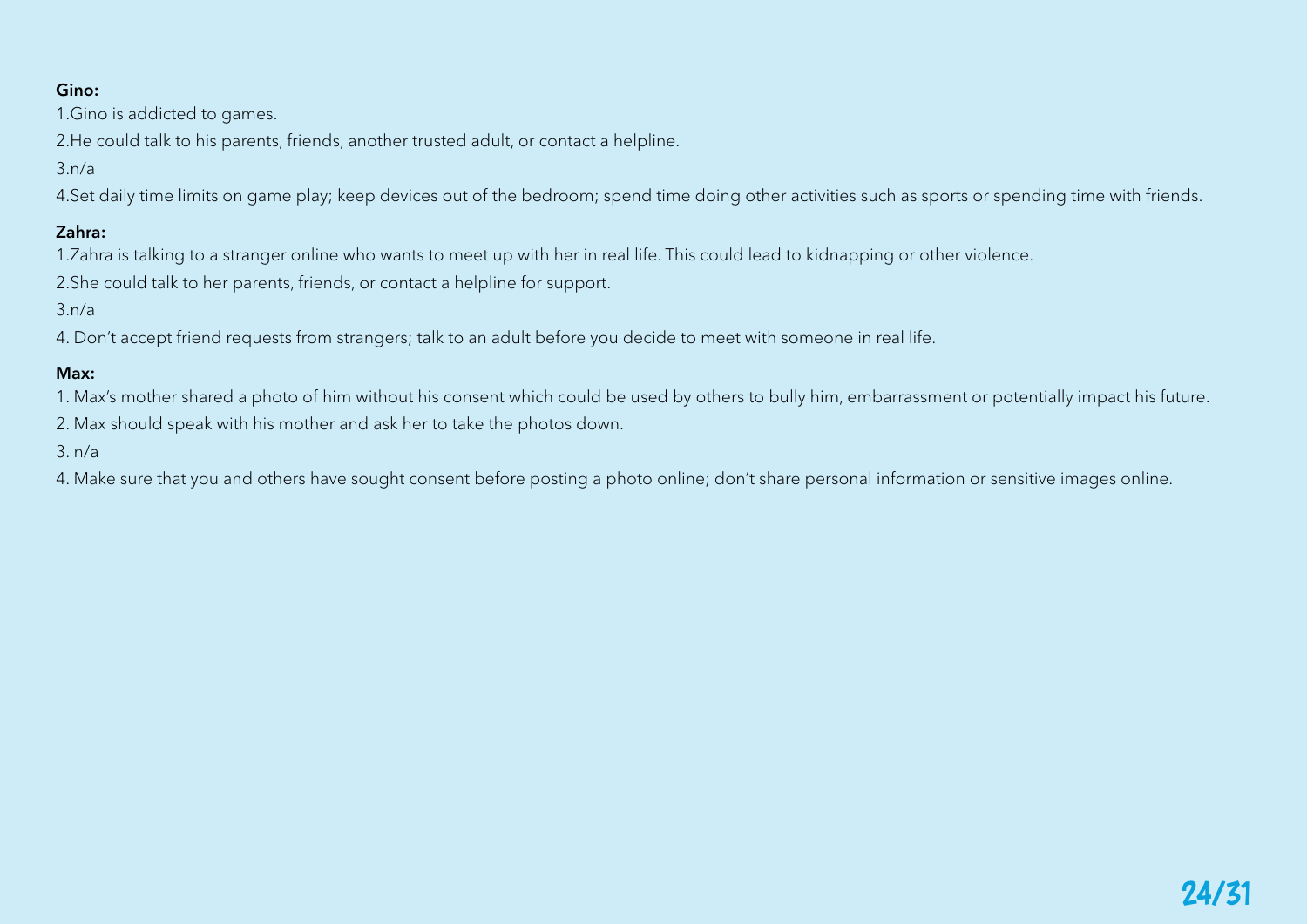## anti-virus - INSTRUCTIONS

## TOTAL TIME: 30 MIN

#### AIMS: By the end of this activity, children will:

• Understand some of the things they can do to keep their computer or device safe from viruses

### **INTRODUCTION**

#### TIME: 5 MINUTES

Ask the group if they've ever had a virus on their computer or phone before. How did your computer get the virus? What happened to your computer when it got the virus?

## Exercise 12: Shields

| TIME: 25 MINUTES   | WORKSHEET: SHIELDS                                         |
|--------------------|------------------------------------------------------------|
|                    |                                                            |
| TYPE: SMALL GROUPS | <b>MATERIALS: PENS/PENCILS</b>                             |
|                    |                                                            |
| .                  | $\overline{\phantom{a}}$<br>$\sim$<br>_ _<br>$\sim$ $\sim$ |

#### Instructions (20 min)

Ask children to:

- Write their names at the top of their worksheets
- Write down up to five things that you can do to protect your computer from viruses
- Put a tick next to the things that you know how to do yourself

Colour in the smiley face that shows how well you think this works to stop viruses:

Smiley face – works very well

Neutral face – not sure how well it works

#### Sad face – doesn't work well

#### Discussion Questions (5 min)

After they have completed the worksheet, hold a discussion with the group about their answers.

- What can you do to keep your computer free from viruses?
- Have you ever done something to try to protect your computer from viruses?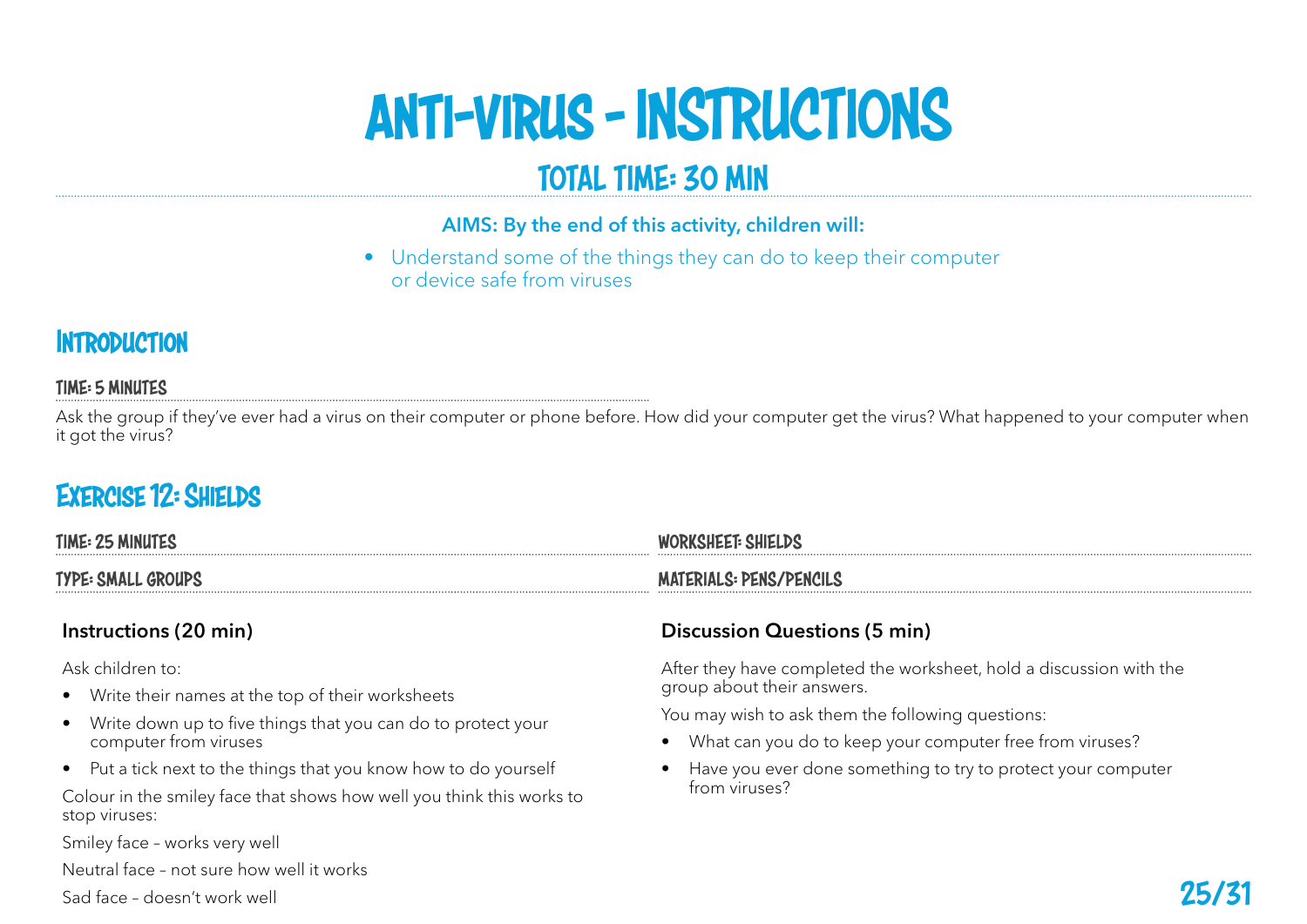## Anti-Virus - SOLUTIONS

## EXERCISE 12: SHIELDS

There are lots of ways to protect your computer from viruses. These include:

- Install anti-virus or anti-malware software This software scans and protects your computer from viruses, spyware or malware that could damage your computer or access your emails or files.
- Keep anti-virus software up to date Keeping your software updated is important because new threats can appear every day.
- Use firewalls Firewalls will stop viruses downloading dangerous programs to your computer, and let you know if something suspicious tries to access your computer.
- Use strong passwords Strong passwords should include a mix of letters, numbers and symbols. The more complex it is, the harder it is for others to work out.
- Avoid opening suspicious emails If you don't recognise the sender of an email, you shouldn't open it.
- Don't open links or attachments in emails from people you don't know Links and attachments in emails can sometimes contain viruses, so it's best not to open them - especially if you don't know the sender.
- Don't download content from websites that you don't trust Downloading music and movies files online can sometimes also download dangerous files to your computer.
- Block pop-ups Pop-ups can sometimes contain dangerous links or information. You can download a pop-up blocker to stop these appearing on your screen.
- Back up your computer It's important to back up your computer in case it does get a virus, you can restore it to a recent setting.

It's important to use a combination of these things. Talk to the children about how effective they think these strategies are, and why. There are no correct answers.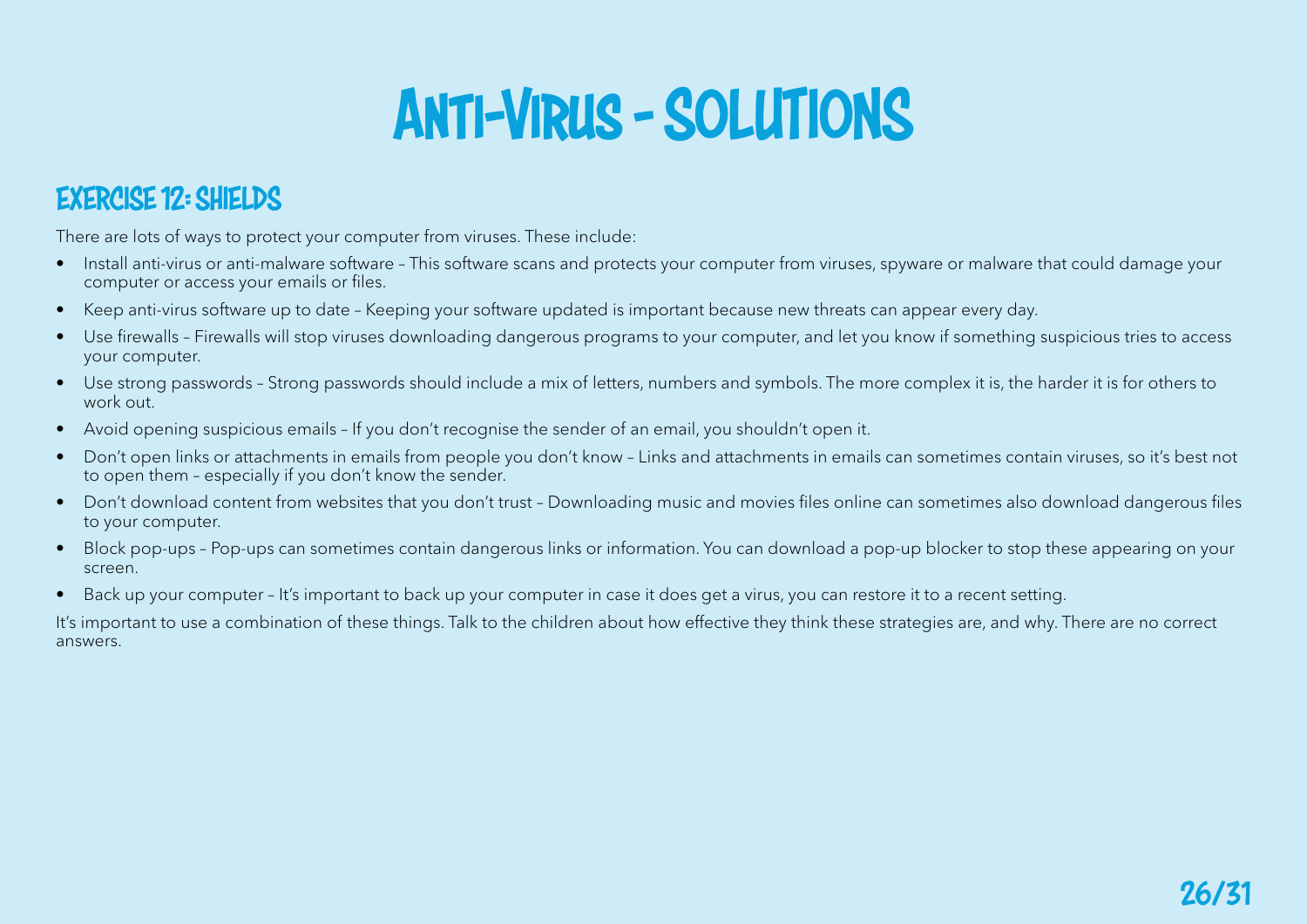## TEACHER'S FEEDBACK

To help us further refine these materials, we invite you to share your observations on your experience of delivering each of the activities, including time estimates, clarity of instructions (for children and teachers), and worksheet design and layout. Should you choose to do this, your observations can be emailed to cop@itu.int

| <b>ACTIVITY NAME</b> | <b>OBSERVATIONS</b> |
|----------------------|---------------------|
| Rights vs Wants      |                     |
| Top 3                |                     |
| Sharing              |                     |
| Advice               |                     |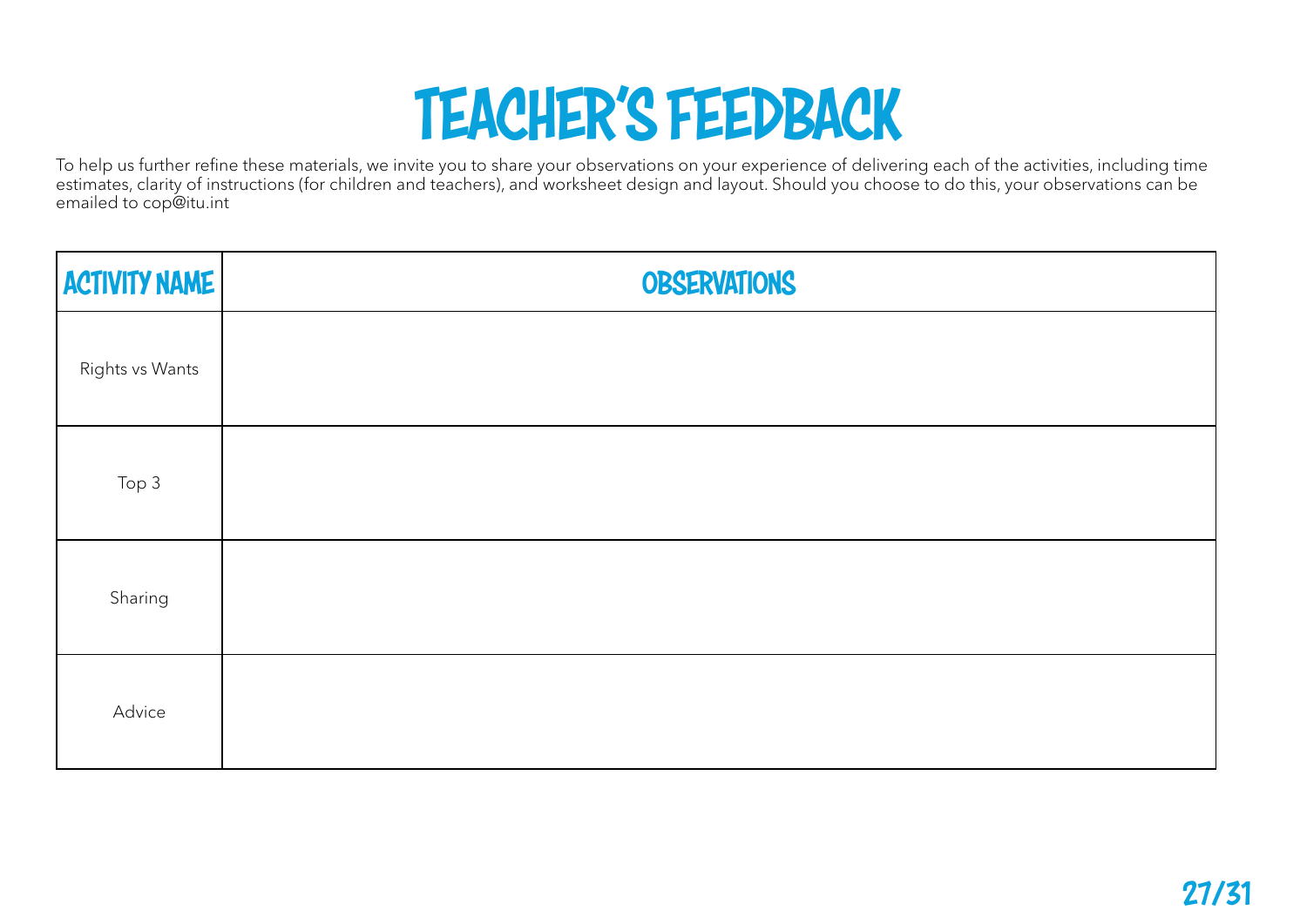| Trust    |  |
|----------|--|
| Messages |  |
| Blocked  |  |
| Response |  |
| Support  |  |
| Warning  |  |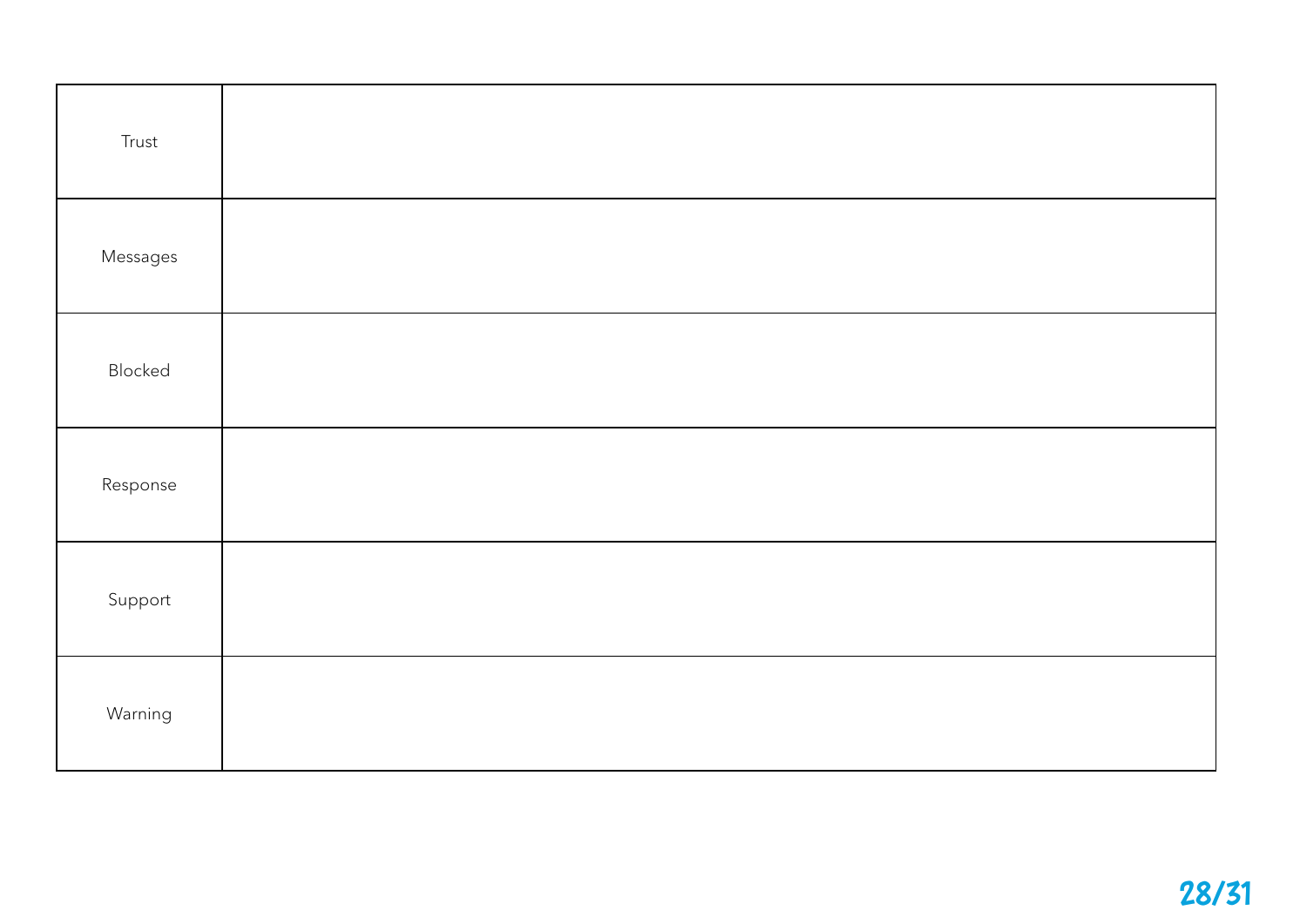| Protection |  |
|------------|--|
| Shields    |  |

2. With whom did you use these activities (age group, gender, country)?

3. Did children engage well with these activities?

4. Were the activities appropriate for the age group?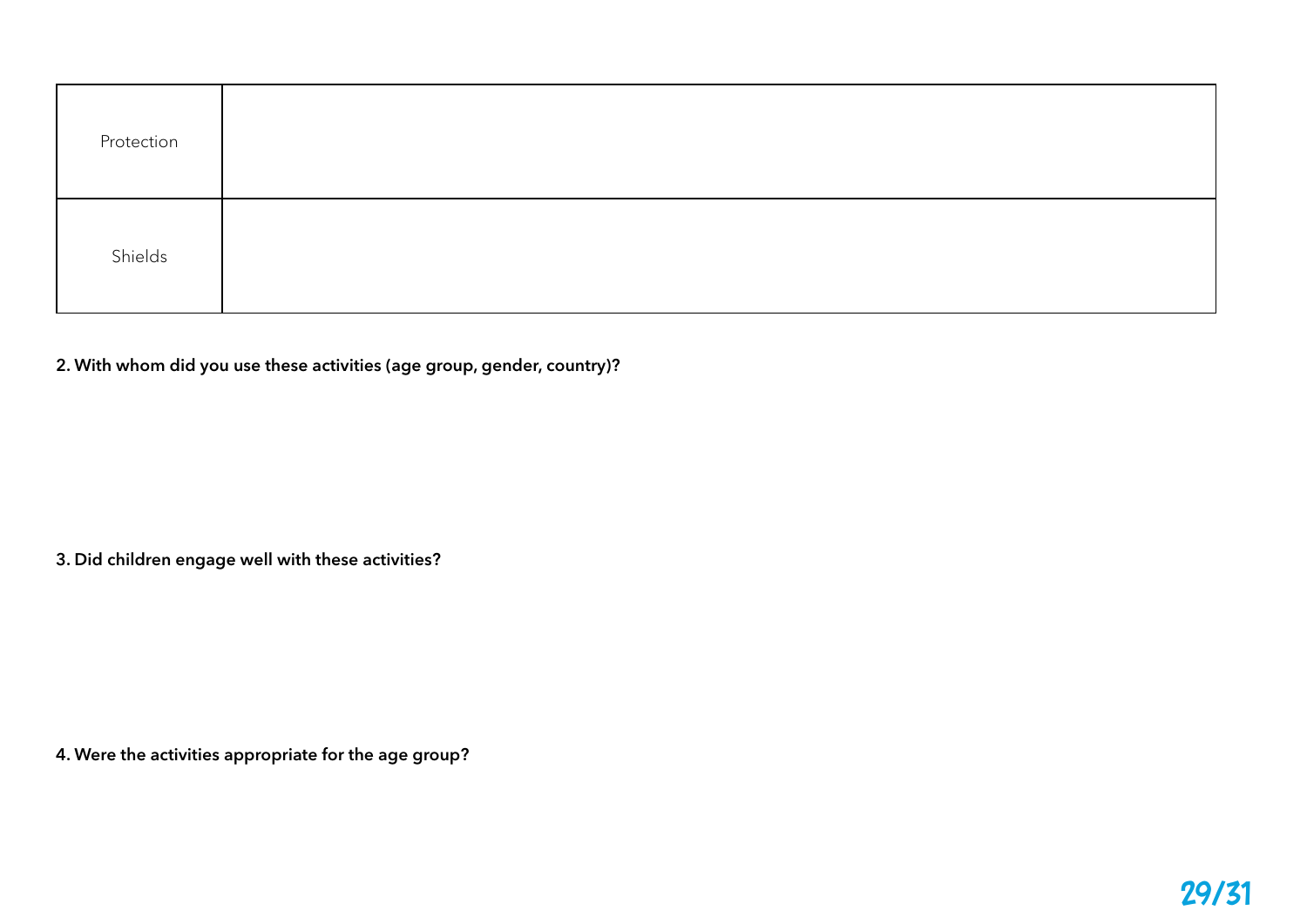5. Did you feel equipped to teach these materials and respond to any questions the children had?

#### 6. How effective were the resources in opening conversations in the classroom? (Please circle)

Not effective at all Somewhat effective Very effective Neutral Please explain your answer:

7. Would you use these resources in the future? Why/why not?